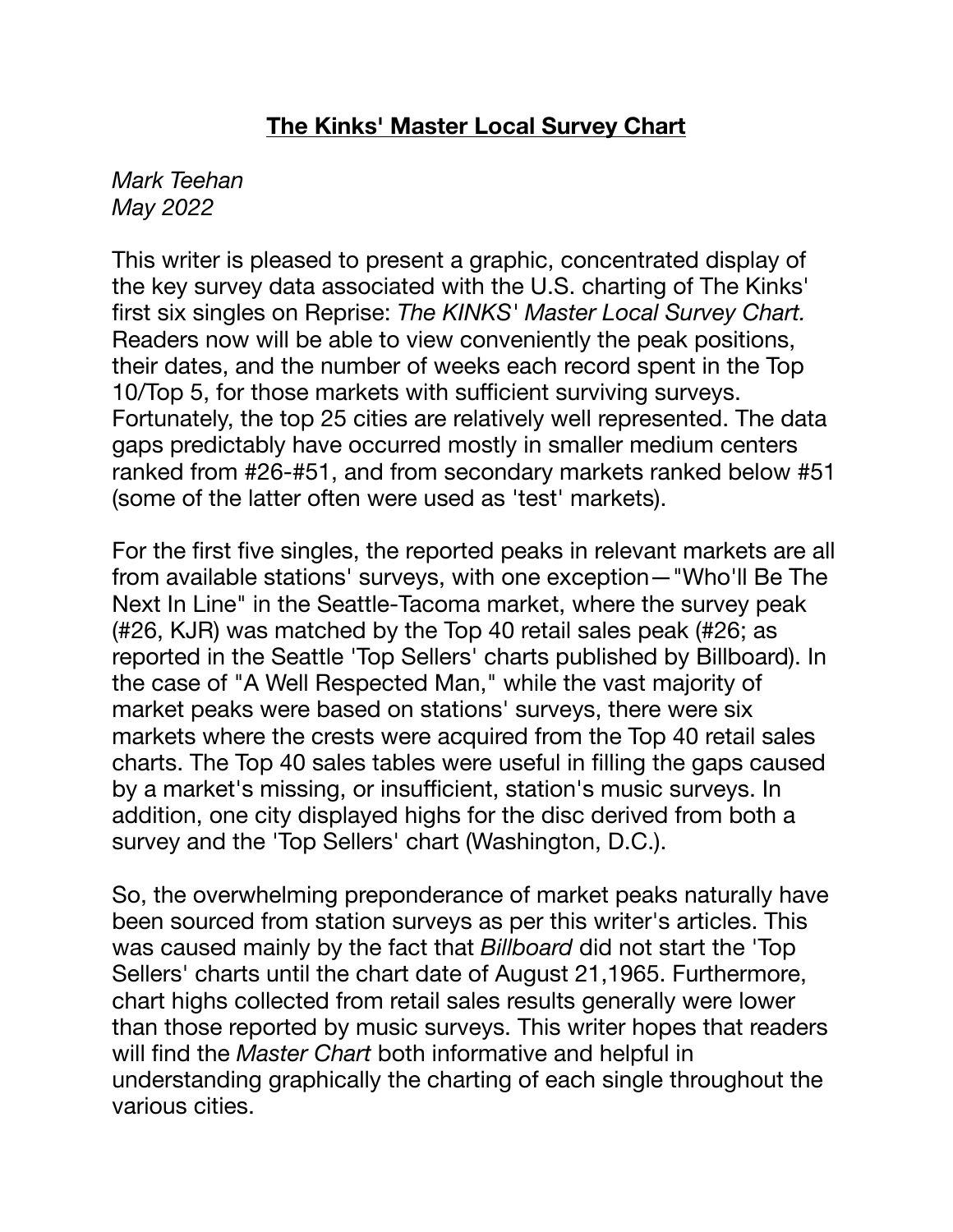There are a number of ways that readers can utilize this innovative chart. One can isolate on an individual single, tracking its progress from the top market (New York) to the lowest-ranked (Billings, MT), or vice-versa. Another exercise would be to compare the respective peak positions of each single in different centers. In addition, fans can focus on particular markets, scanning from left to right, in order to see clearly how The Kinks fared from the groundbreaking "You Really Got Me" through the overlooked early 1966 Top Ten hit, "A Well Respected Man."

In compiling the *Master Chart*, I was able to uncover new local surveys from numerous stations in many markets that had become available since the essay on "You Really Got Me" was written back in 2016. Likewise, when the article for "A Well Respected Man" was completed eleven years ago, there were no Tables accompanying it. Once again, now there is fresh new survey data integrated into the *Master Chart*, allowing fans a better opportunity to track the record's progress throughout all available markets. As additional bonus coverage for this fine song, there are partial survey results, further current insights, and analysis based on new information regarding its charting, which can be found on pages 12-16 below the *Master Chart.*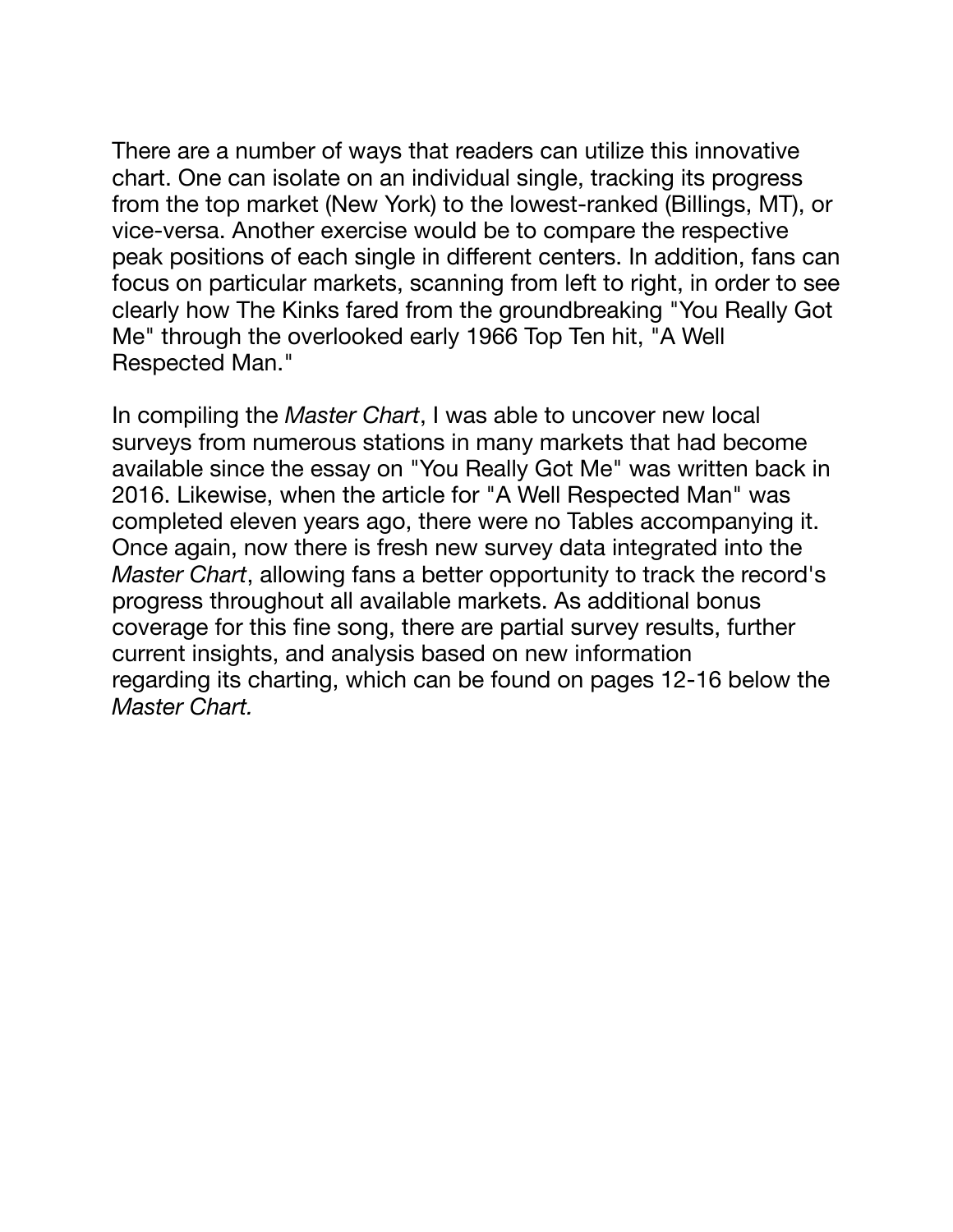|                                 | "You Really<br><b>Got Me"</b><br>(Reprise<br>0306)<br><b>Release Date:</b><br>9/02/64 | "All Day<br><b>And</b><br><b>All Of The</b><br>Night"<br>(Reprise<br>0334)<br><b>Released</b><br>12/09/64 | "Tired Of<br><b>Waiting</b><br>For You"<br>(Reprise<br>0347)<br><b>Released</b><br>2/24/65 | "Set Me<br>Free"<br>(Reprise<br>0379)<br>Release<br>Date:<br>5/26/65 | "Who'll<br><b>Be The</b><br><b>Next In</b><br>Line"<br>(Reprise<br>0366)<br><b>Released</b><br>7/21/65 | "A Well<br>$Re-$<br>spected<br>Man"<br>(Reprise<br>0420<br><b>Released</b><br>11/3/65@ |
|---------------------------------|---------------------------------------------------------------------------------------|-----------------------------------------------------------------------------------------------------------|--------------------------------------------------------------------------------------------|----------------------------------------------------------------------|--------------------------------------------------------------------------------------------------------|----------------------------------------------------------------------------------------|
| Rank.<br><b>Market</b>          | <b>Peak</b><br>(Date)<br><b>Weeks In Top</b><br>10/Top 5                              | <b>Peak</b><br>(Date)<br><b>Weeks In</b><br><u>Top 10/5</u>                                               | <b>Peak</b><br>(Date)<br><b>Weeks In</b><br><u>Top10/5</u>                                 | Peak<br>(Date)<br>Weeks In<br><u>Top 10/5</u>                        | <b>Peak</b><br>(Date)<br><b>Weeks In</b><br>Top 10/5                                                   | <b>Peak</b><br>(Date)<br><b>Weeks In</b><br><u>Top 10/5</u>                            |
| 1. NEW<br><b>YORK</b>           | #2 (12/01/64)<br>7/2                                                                  | #10<br>(1/26/65)<br>1/0                                                                                   | #3<br>(4/20/65)<br>4/2                                                                     | #32<br>(6/16/65)<br>0/0                                              | #35<br>$(8/12 - 8/19)$<br>$/65)$ 0/0                                                                   | #2<br>$(2/01 - 2/08)$<br>/66)<br>6/5                                                   |
| 2. CHICAGO                      | #2 (11/13/64)<br>6/4                                                                  | #3<br>(2/19/65)<br>5/3                                                                                    | #2<br>(4/30/65)<br>6/4                                                                     | #26<br>(7/09/65)<br>0/0                                              | #14<br>(8/27/65)<br>0/0                                                                                | #15<br>$(1/20-1/27)$<br>/66) 0/0                                                       |
| <b>3. LOS</b><br><b>ANGELES</b> | #3 (10/24/64)<br>5/4                                                                  | #5<br>$(1/30 - 2/06)$<br>65)<br>5/2                                                                       | #2<br>$(4/3 - 4/10)$<br>/65)<br>6/4                                                        | #19<br>(6/30/65)<br>0/0                                              | #22<br>(8/25/65)<br>0/0                                                                                | #5<br>(2/12/66)<br>4/1                                                                 |
| <b>4. PHILLY</b>                | #5 (11/30/64)<br>4/1                                                                  | #3<br>(2/08/65)<br>3/1                                                                                    | #4<br>(4/26/65)<br>5/3                                                                     | #33<br>(7/12/65)<br>0/0                                              | #39<br>(8/30/65)<br>0/0                                                                                | #14<br>$(1/26 - 2/02)$<br>/66)<br>0/0<br>[Sales] \$                                    |
| <b>5. DETROIT</b>               | #7 (10/06-10/<br>/13/65)<br>3/0                                                       | #17<br>(12/31/64)<br>0/0                                                                                  | #7<br>(3/17/65)<br>"Come<br>On<br>Now" (B)                                                 | <b>DNC:XXX</b>                                                       | <b>DNC:XXX</b>                                                                                         | #5<br>(1/19/66)<br>4/1                                                                 |
| <b>6. BOSTON</b>                | #12<br>$(10/25 - 11/1/64)$<br>0/0                                                     | #4<br>(1/16/65)<br>5/1                                                                                    | #3<br>(3/26/65)<br>4/3                                                                     | DNC:XXX                                                              | DNC:XXX                                                                                                | #3<br>(1/01/66)<br>3/3                                                                 |

TABLE I: The KINKS Master Local Survey Chart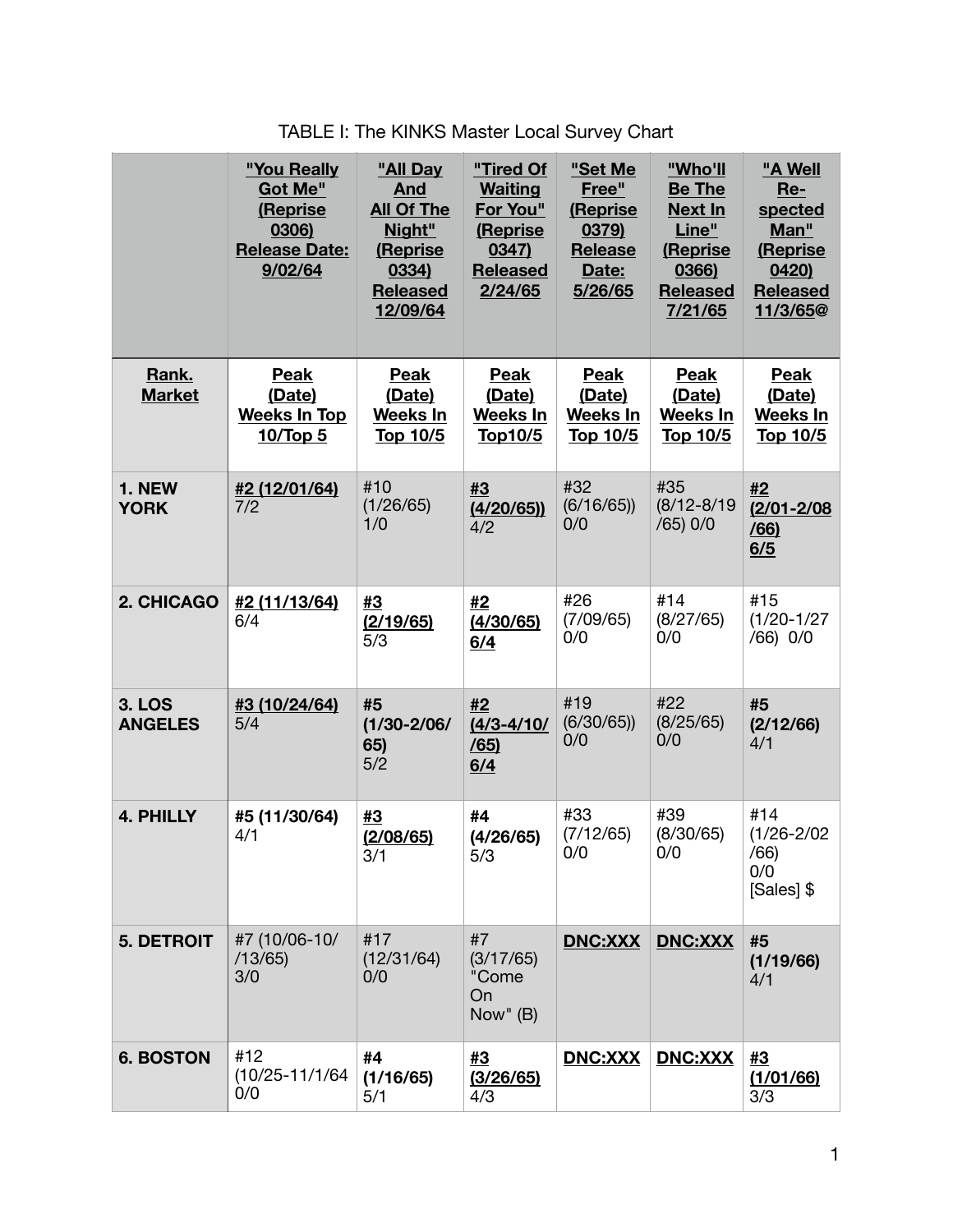|                                                      | "You Really<br>Got Me"<br>(Reprise<br>0306)<br><b>Release Date:</b><br>9/02/64 | "All Day<br><b>And</b><br><b>All Of The</b><br>Night"<br>(Reprise<br>0334)<br><b>Released</b><br>12/09/64 | "Tired Of<br><b>Waiting</b><br>For You"<br>(Reprise<br>0347)<br><b>Released</b><br>2/24/65 | "Set Me<br>Free"<br>(Reprise<br>0379)<br><b>Release</b><br>Date:<br>5/26/65 | "Who'll<br><b>Be The</b><br><b>Next In</b><br>Line"<br>(Reprise<br>0366)<br><b>Released</b><br>7/21/65 | "A Well<br>Re-<br>spected<br>Man"<br>(Reprise<br>0420<br><b>Released</b><br>11/3/65@   |
|------------------------------------------------------|--------------------------------------------------------------------------------|-----------------------------------------------------------------------------------------------------------|--------------------------------------------------------------------------------------------|-----------------------------------------------------------------------------|--------------------------------------------------------------------------------------------------------|----------------------------------------------------------------------------------------|
| 7.<br><b>SAN</b><br><b>FRANCISCO</b><br>-OAKLAND     | #5 (11/22/64)<br>5/1                                                           | #6<br>$(1/15 - 29/65)$<br>4/0                                                                             | #4<br>(4/02/65)<br>5/1                                                                     | #18<br>$(7/12 - 7/23)$<br>/65)<br>0/0                                       | <b>DNC:XXX</b>                                                                                         | #6<br>$(1/19-1/26)$<br>/66)<br>2/0<br>[Sales] \$                                       |
| 8. PITTS-<br><b>BURGH</b>                            | #6 (12/01/64)<br>5/0                                                           | #9 (2/02/65)<br>1/0                                                                                       | #5<br>(4/13/65)<br>3/1                                                                     | #34<br>(7/13/65)<br>0/0                                                     | <b>DNC:XXX</b>                                                                                         | #8<br>$(2/1 - 8/66)$<br>2/0                                                            |
| 9. ST. LOUIS                                         | #5 (12/05/64)<br>7/1                                                           | #8<br>$(2/06 - 13/65)$<br>2/0                                                                             | #5<br>(4/24/65)<br>5/1                                                                     | #22<br>(7/10/65)<br>0/0                                                     | #28<br>(9/18/65)<br>0/0                                                                                | #12<br>(2/12/66)<br>0/0                                                                |
| <b>10. WASH-</b><br><b>INGTON</b><br>D.C.            | #3 (12/05/64)<br>5/4                                                           | #3<br>(1/23/65)<br>4/1                                                                                    | #1<br>(4/10/65)<br>$6/4***$<br>[Likely<br><b>Requests</b>                                  | N/A                                                                         | N/A                                                                                                    | #3<br>(1/15/66)<br>5/2<br><b>[Likely</b><br><b>Requests</b><br>#4(2/9/66<br>[Sales] \$ |
| 11.<br><b>CLEVE-</b><br><b>LAND</b>                  | #3 (11/20/64)<br>5/3                                                           | #4<br>$(1/29 - 2/12)$<br>65)<br>$6/3$ [PJ]                                                                | #10<br>$(4/3 - 4/10)$<br>/65)<br>2/0                                                       | #39<br>(7/10/65)<br>0/0                                                     | #40<br>(8/28/65)                                                                                       | #1***<br>$(12/3 - 12)$<br>10/65<br>$6/4***$                                            |
| 12.<br><b>DALLAS-</b><br><b>FORT</b><br><b>WORTH</b> | N/A                                                                            | N/A                                                                                                       | N/A                                                                                        | #30<br>(6/27/65)<br>0/0                                                     | N/A                                                                                                    | #2 [PJ]<br>(1/02/66)<br>$7/4***$                                                       |
| <b>13. BAL-</b><br><b>TIMORE</b>                     | N/A                                                                            | N/A                                                                                                       | N/A                                                                                        | N/A                                                                         | N/A                                                                                                    | #13<br>(2/16/66)<br>0/0<br>[Sales] \$                                                  |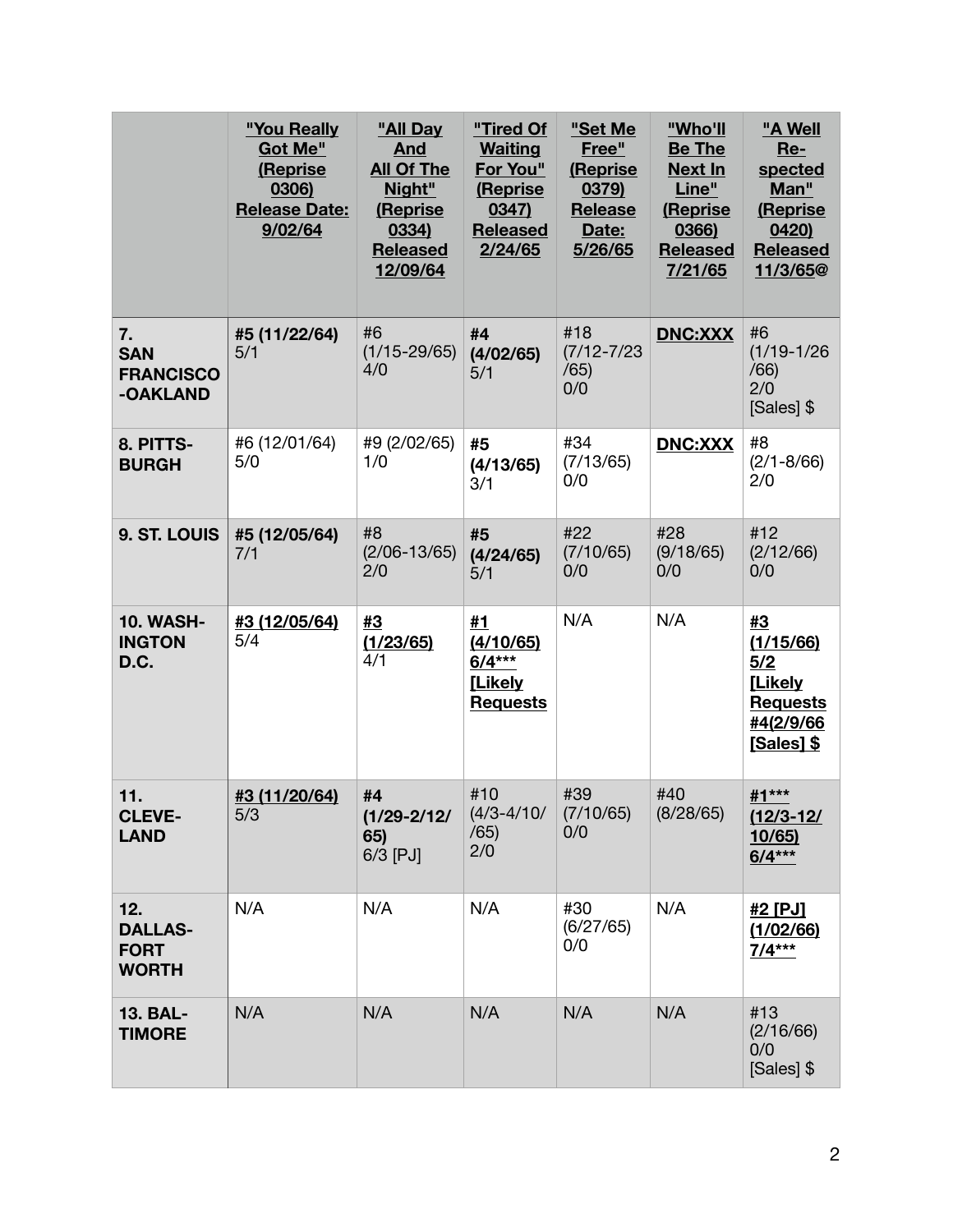|                                         | "You Really<br>Got Me"<br>(Reprise<br>0306)<br><b>Release Date:</b><br>9/02/64 | "All Day<br><b>And</b><br><b>All Of The</b><br>Night"<br>(Reprise<br>0334)<br><b>Released</b><br>12/09/64 | "Tired Of<br><b>Waiting</b><br>For You"<br>(Reprise<br>0347)<br><b>Released</b><br>2/24/65 | "Set Me<br>Free"<br>(Reprise<br>0379)<br><b>Release</b><br>Date:<br>5/26/65 | "Who'll<br><b>Be The</b><br><b>Next In</b><br>Line"<br>(Reprise<br>0366)<br><b>Released</b><br>7/21/65 | "A Well<br>$Re-$<br>spected<br>Man"<br>(Reprise<br>0420)<br><b>Released</b><br>11/3/65 <sup>@</sup> |
|-----------------------------------------|--------------------------------------------------------------------------------|-----------------------------------------------------------------------------------------------------------|--------------------------------------------------------------------------------------------|-----------------------------------------------------------------------------|--------------------------------------------------------------------------------------------------------|-----------------------------------------------------------------------------------------------------|
| <b>14. MPLS-</b><br><b>ST. PAUL</b>     | #10 (11/07/64)<br>1/0                                                          | #4<br>(2/13/65)<br>5/3                                                                                    | #4<br>(4/24/65)<br>5/1                                                                     | #26<br>(7/17/65)<br>0/0                                                     | #26<br>$(9/11 - 9/18)$<br>/65)<br>0/0                                                                  | #2<br>(2/12/66)<br>5/3                                                                              |
| 15.<br><b>SEATTLE-</b><br><b>TACOMA</b> | #1 (11/20/64)<br>$***$<br>4/2                                                  | #8<br>$(2/19 - 26/65)$<br>2/0                                                                             | #5 (4/02-<br>4/09/65<br>4/2                                                                | #8<br>(7/02/65)<br>3/0                                                      | #26<br>(8/20/65)<br>0/0<br>(Survey)<br>& [Sales]<br>$\overline{\mathfrak{D}}$<br>(9/15/65)             | #10<br>(1/12/66)<br>1/0<br>[Sales] \$                                                               |
| 16. CINCIN-<br><b>NATI</b>              | #6 (11/14/64)<br>2/0                                                           | #9 (1/16/65)<br>[PJ]<br>2/0                                                                               | N/A                                                                                        | #14<br>(7/10/65)<br>0/0                                                     | N/A                                                                                                    | #10<br>(2/19/66)<br>1/0                                                                             |
| 17.<br><b>BUFFALO</b>                   | #1***<br>$(11/06 - 13/64)$<br>$8/6***$                                         | #2 (1/15/65;<br>1/29-2/5/65<br>7/4                                                                        | #3 [PJ]<br>(4/02/65)<br>$4/3$ [PJ]                                                         | #7<br>(7/30/65)<br>2/0                                                      | #22<br>(9/03/65)<br>0/0                                                                                | N/A                                                                                                 |
| 18.<br><b>HOUSTON</b>                   | N/A                                                                            | N/A                                                                                                       | N/A                                                                                        | #25<br>(6/25/65)<br>0/0                                                     | N/A                                                                                                    | N/A                                                                                                 |
| 19.<br><b>MILWAU-</b><br><b>KEE</b>     | #3 (11/28/64)<br>5/3                                                           | #3<br>(1/31;2/7/<br>$(65)$ 4/3                                                                            | #3<br>(4/03/65)<br>4/2                                                                     | #18<br>$(7/10 - 7/17)$<br>(65) 0/0                                          | #22<br>(8/28/65)<br>0/0                                                                                | #38<br>(11/28/65)<br>0/0                                                                            |
| <b>20. SAN</b><br><b>DIEGO</b>          | <u>#3 (11/22/64)</u><br>4/1                                                    | #5 (1/31/66<br>4/1                                                                                        | #1***<br>$(4/4 - 4/11)$<br>/65)<br>$7/4***$                                                | #5<br>(7/04/65)<br>2/1                                                      | #18<br>(8/28/65)<br>0/0                                                                                | #26<br>(2/12/66)<br>0/0                                                                             |
| 21. KANSAS<br><b>CITY</b>               | #5<br>$(11/20 - 27/64)$<br>5/2                                                 | #7<br>(1/29;2/12/<br>/65)<br>5/0                                                                          | #4 (4/16/<br>/65)<br>5/1                                                                   | #26<br>(6/18/65)<br>0/0                                                     | <b>DNC:XXX</b>                                                                                         | #14<br>(2/11/66)<br>0/0                                                                             |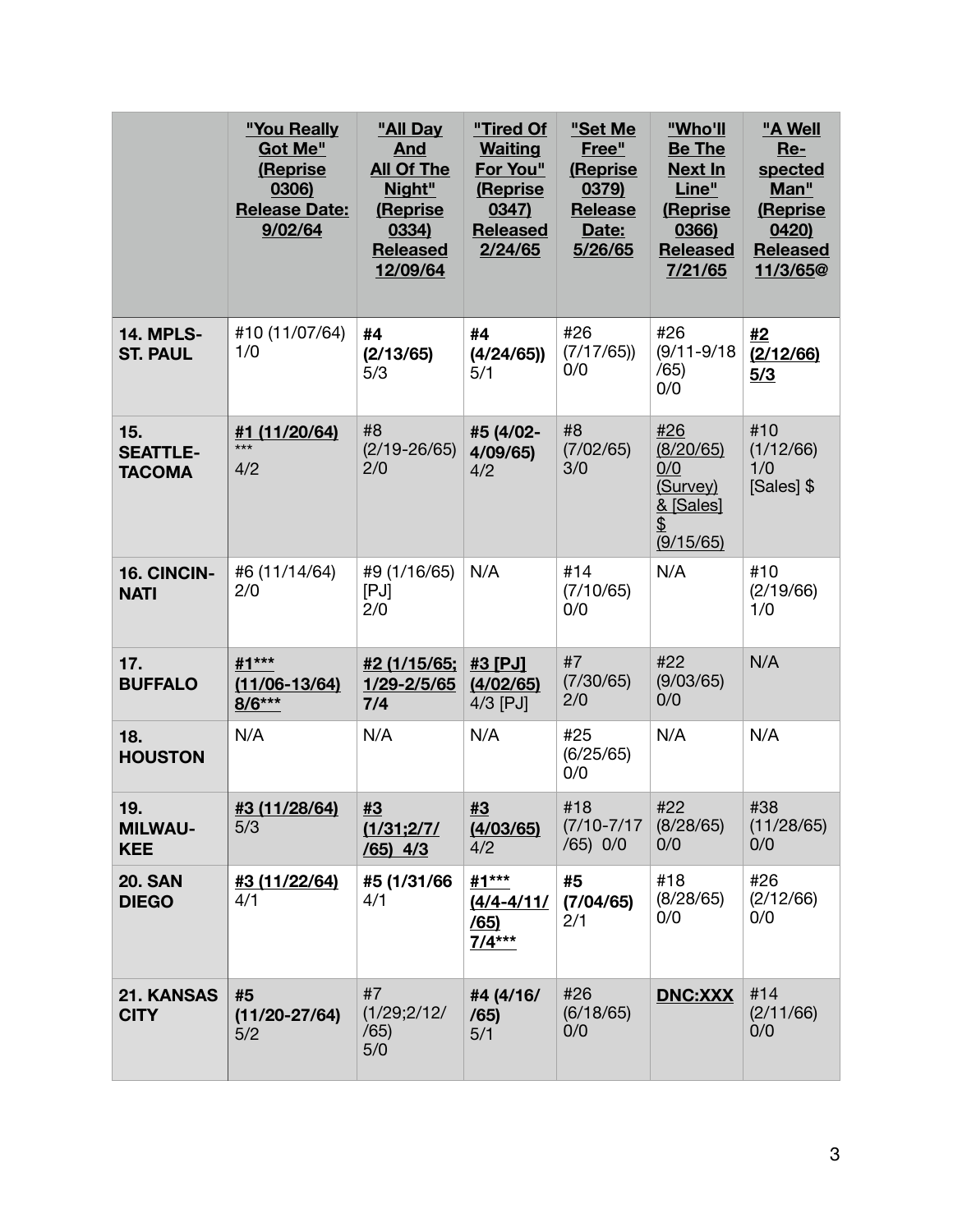|                                    | "You Really<br>Got Me"<br>(Reprise<br>0306)<br><b>Release Date:</b><br>9/02/64 | "All Day<br>And<br><b>All Of The</b><br>Night"<br>(Reprise<br>0334)<br><b>Released</b><br>12/09/64 | "Tired Of<br><b>Waiting</b><br>For You"<br>(Reprise<br>0347)<br><b>Released</b><br>2/24/65 | "Set Me<br>Free"<br><b>(Reprise)</b><br>0379)<br><b>Release</b><br>Date:<br>5/26/65 | "Who'll<br><b>Be The</b><br><b>Next In</b><br>Line"<br>(Reprise<br>0366)<br><b>Released</b><br>7/21/65 | "A Well<br>$Re-$<br>spected<br>Man"<br>(Reprise<br>0420<br><b>Released</b><br>11/3/65 <sup>@</sup> |
|------------------------------------|--------------------------------------------------------------------------------|----------------------------------------------------------------------------------------------------|--------------------------------------------------------------------------------------------|-------------------------------------------------------------------------------------|--------------------------------------------------------------------------------------------------------|----------------------------------------------------------------------------------------------------|
| 22.<br><b>ATLANTA</b>              | N/A                                                                            | N/A                                                                                                | N/A                                                                                        | <b>DNC:XXX</b>                                                                      | <b>DNC:XXX</b>                                                                                         | #14<br>(12/31/65)<br>0/0                                                                           |
| 23. MIAMI                          | #1***<br>$(11/14 - 21/64)$<br>5/3                                              | #3<br>(12/26/64)<br>5/3                                                                            | #4<br>$(4/10-17/$<br>65)<br>5/2                                                            | #44<br>(6/26/65)<br>0/0                                                             | #26<br>(8/28/65)<br>0/0                                                                                | #2<br>$(1/26 - 2/2)$<br>$/66$ ) $4/4$<br><b>[Sales] \$</b>                                         |
| 24. DENVER                         | #1 (11/04/64)*<br>3/1                                                          | #3<br>(1/18/65)<br>4/1                                                                             | #2<br>(4/12/65)<br>5/2                                                                     | #40 (6/21/<br>/65)<br>0/0                                                           | #40 (8/02/<br>/65)<br>0/0                                                                              | #11<br>(1/10/66)<br>0/0                                                                            |
| <b>25. SAN</b><br><b>JOSE</b>      | #10 (11/21/64)<br>1/0                                                          | #5<br>$(1/8 - 1/15)$<br>$(65)$ 4/2                                                                 | #2<br>(4/02/65)<br>4/3                                                                     | #26 (7/10/<br>/65)<br>0/0                                                           | #17 (8/21/<br>/65)<br>0/0                                                                              | #2<br>(2/8/66)<br>2/1                                                                              |
| <b>26. NEW</b><br><b>ORLEANS</b>   | N/A                                                                            | N/A                                                                                                | N/A                                                                                        | N/A                                                                                 | N/A                                                                                                    | #15 (2/09<br>/66) 0/0<br>[Sales] \$                                                                |
| <b>31. PROVI-</b><br><b>DENCE</b>  | #2 (11/18/64)<br>6/3                                                           | #3<br>(1/20/65)<br>6/2                                                                             | #2<br>(3/31/65)<br>$\frac{7}{3}$                                                           | #37<br>$(6/25 - 7/2)$<br>/65)<br>0/0                                                | #24<br>$(8/20 - 8/27)$<br>/65)<br>0/0                                                                  | #6 [PJ]<br>(2/18/66)<br>4/0                                                                        |
| <b>32. PORT-</b><br><b>LAND</b>    | #1 (11/21/64)*<br>$[PJ]$ ***<br>7/5                                            | #4<br>$(1/24 - 1/31)$<br>65)<br>7/2                                                                | #7<br>$(4/18 - 25/$<br>65)<br>4/0 [PJ]                                                     | N/A                                                                                 | N/A                                                                                                    | #11<br>(1/16/66)<br>0/0                                                                            |
| 33.<br><b>HART-</b><br><b>FORD</b> | #2<br>$(11/23 - 30/64)$<br>7/5                                                 | #5<br>$(1/18 - 2/01/$<br>65)<br>5/3                                                                | #4<br>(4/12/65)<br>4/1                                                                     | #40<br>(7/05/65)<br>0/0                                                             | #34<br>(8/23/65)<br>0/0                                                                                | #1***<br><u>(12/13/65)</u><br>$6/5***$                                                             |
| <b>35. COLUM-</b><br><b>BUS</b>    | #1***<br>$(11/16 - 23/64)$<br>6/4                                              | #8 (2/01/65)<br>1/0                                                                                | #3 (4/5/65<br>4/2                                                                          | #6<br>(7/05/65)<br>2/0                                                              | <b>DNC:XXX</b>                                                                                         | #14<br>$(12/27/65 -$<br>1/03/66<br>0/0                                                             |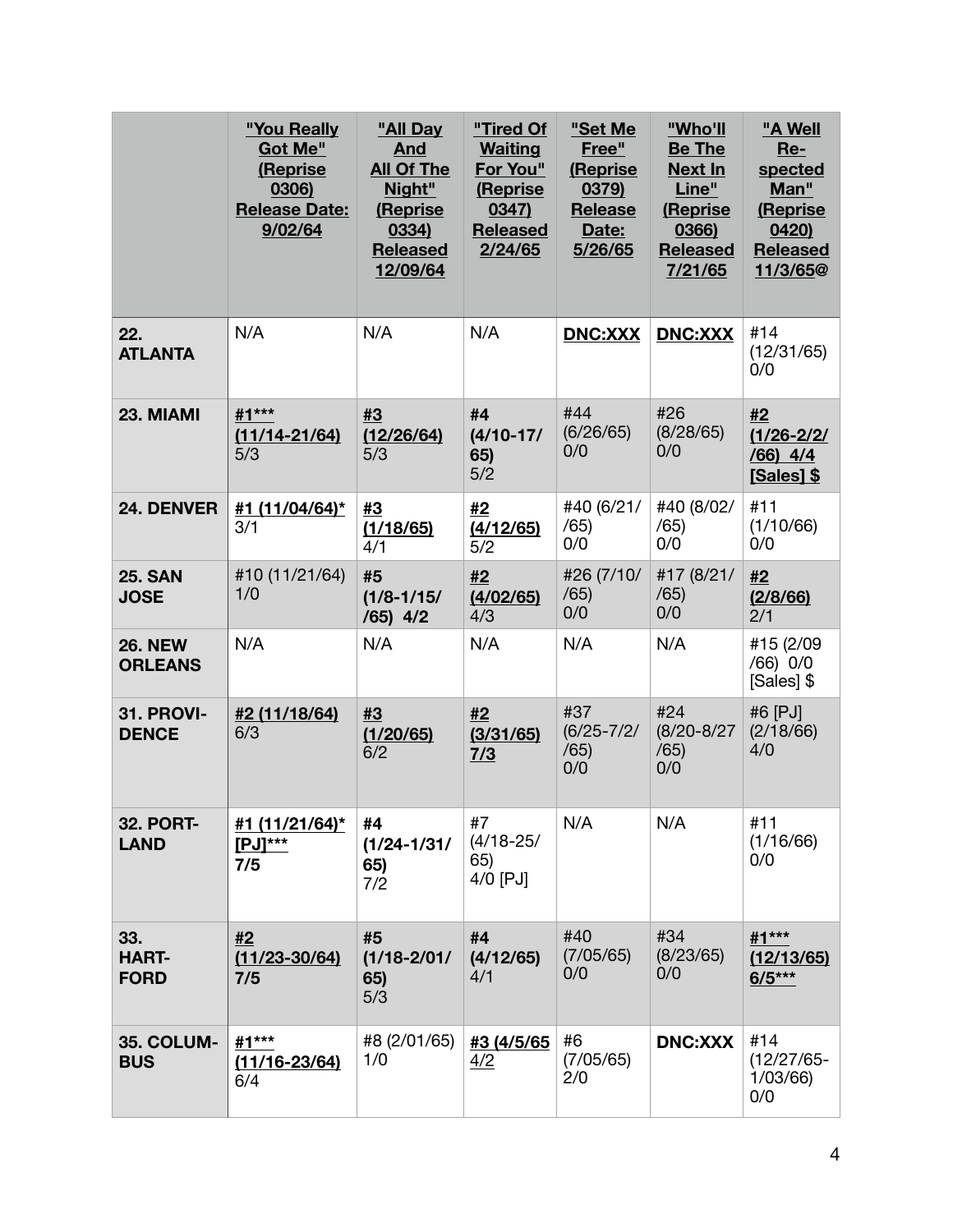|                                                                      | "You Really<br>Got Me"<br>(Reprise<br>0306)<br><b>Release Date:</b><br>9/02/64 | "All Day<br><b>And</b><br><b>All Of The</b><br>Night"<br>(Reprise<br>0334)<br><b>Released</b><br>12/09/64 | "Tired Of<br><b>Waiting</b><br>For You"<br>(Reprise<br>0347)<br><b>Released</b><br>2/24/65 | "Set Me<br>Free"<br>(Reprise<br>0379)<br><b>Release</b><br>Date:<br>5/26/65 | "Who'll<br><b>Be The</b><br><b>Next In</b><br>Line"<br>(Reprise<br>0366)<br><b>Released</b><br>7/21/65 | "A Well<br>Re-<br>spected<br>Man"<br>(Reprise<br>0420<br><b>Released</b><br>11/3/65@ |
|----------------------------------------------------------------------|--------------------------------------------------------------------------------|-----------------------------------------------------------------------------------------------------------|--------------------------------------------------------------------------------------------|-----------------------------------------------------------------------------|--------------------------------------------------------------------------------------------------------|--------------------------------------------------------------------------------------|
| 36.<br><b>PHOENIX</b>                                                | #1 (11/29/64)*<br>$8/6***$                                                     | #6<br>$(1/24 - 31/65)$<br>4/0                                                                             | #1***<br>[PJ]<br>(4/11/65)<br>$6/4**$ [PJ]                                                 | N/A                                                                         | #11<br>(8/15/65)<br>0/0                                                                                | #6<br>(1/28/66)<br>3/0                                                               |
| 37. SACRA-<br><b>MENTO</b>                                           | #2 (10/02/64)<br>3/3                                                           | #4<br>(12/19/64)<br>3/1                                                                                   | #4<br>(3/15/65)<br>2/1                                                                     | N/A                                                                         | <b>DNC:XXX</b>                                                                                         | N/A                                                                                  |
| 38. DAYTON                                                           | #3 (11/14/64)<br>5/2                                                           | #15<br>$(1/16 - 23/65)$<br>0/0                                                                            | N/A                                                                                        | N/A                                                                         | N/A                                                                                                    | #6<br>(1/09/66)<br>1/0                                                               |
| <b>39. LOUIS-</b><br><b>VILLE</b>                                    | #18 (12/12/64)<br>0/0                                                          | #3<br>$(2/13 - 20/65)$<br>4/2 [PJ]                                                                        | N/A                                                                                        | #30 [PJ]<br>(7/02/65)<br>0/0                                                | <b>DNC:XXX</b>                                                                                         | #12<br>(2/28/66)<br>0/0<br>[INC]                                                     |
| <b>40. SAN</b><br><b>BERNAR-</b><br><b>DINO-</b><br><b>RIVERSIDE</b> | #1***<br>$(9/26 - 10/03)$<br>64)<br>$7/6***$                                   | #3<br>(1/16/65)<br>4/2                                                                                    | #1***<br>(3/27/65)<br>$5/3***$                                                             | #8 (7/16/<br>/65)<br>2/0                                                    | #23<br>(8/27/65)<br>0/0                                                                                | #2<br>(2/18/66)<br>6/3                                                               |
| <b>43. SAN</b><br><b>ANTONIO</b>                                     | N/A                                                                            | N/A                                                                                                       | N/A                                                                                        | N/A                                                                         | #21<br>$(8/13 - 8/20)$<br>/65)<br>0/0                                                                  | <b>DNC:XX</b>                                                                        |
| 44. AKRON                                                            | #1 (11/27/64)*<br>$7/3***$                                                     | #8 (1/22/65)<br>2/0                                                                                       | #2 (4/2/65<br>4/2                                                                          | #7<br>(7/9/65)<br>2/0                                                       | #22<br>(9/10/65)<br>0/0                                                                                | #7<br>(12/31/65)<br>4/0                                                              |
| <b>45. ALBANY</b>                                                    | #1***<br>$(10/10 - 24/64)$<br>$8/6$ ***                                        | #1***<br>(01/01/65)<br>6/4 *** [PJ]                                                                       | #1***<br>(3/26/65)<br>$5/3**$ [PJ]                                                         | N/A                                                                         | #31<br>(9/04/65)<br>0/0                                                                                | #25 [PJ]<br>(1/01/66)<br>0/0                                                         |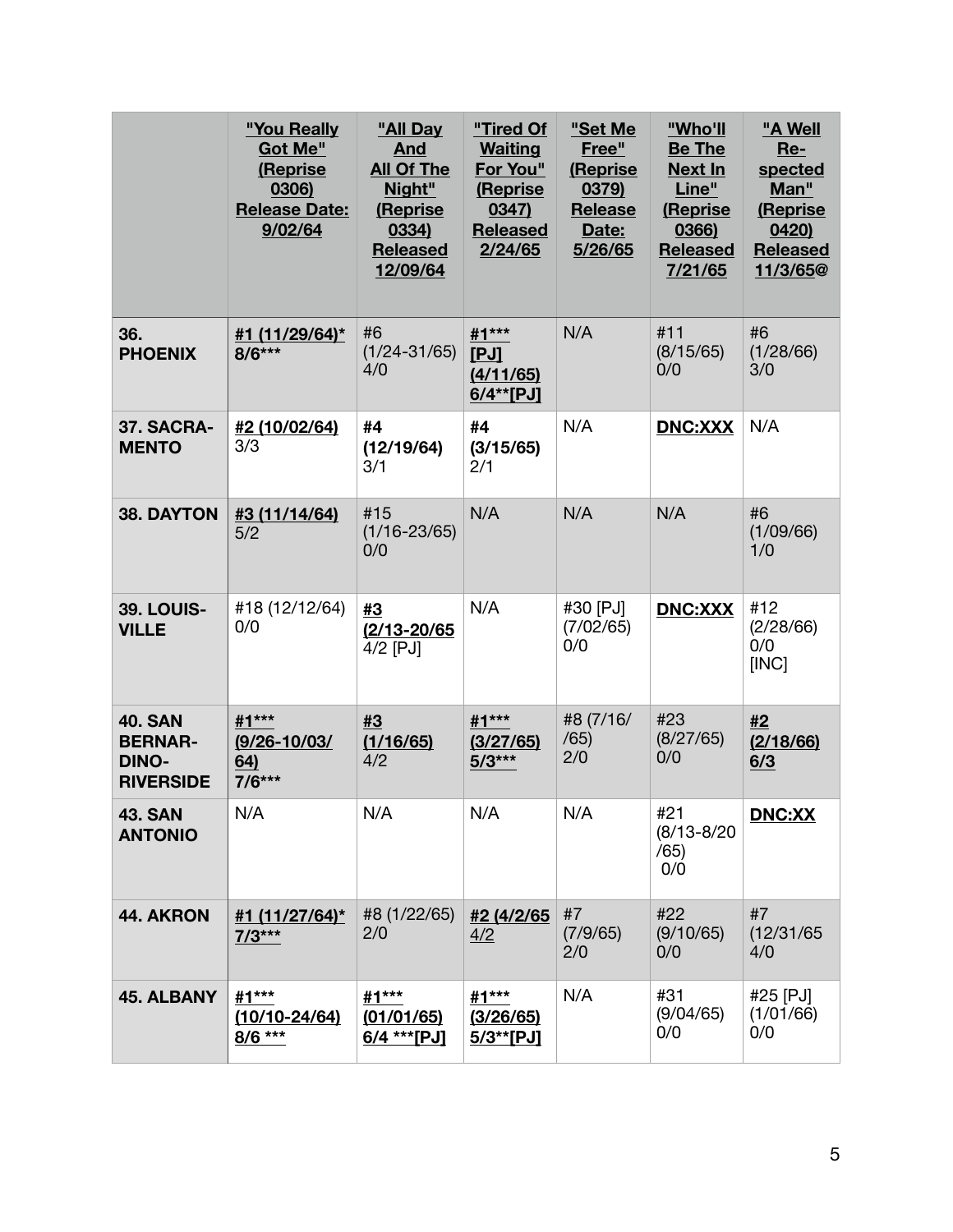|                                                                    | "You Really<br>Got Me"<br>(Reprise<br>0306)<br><b>Release Date:</b><br>9/02/64 | "All Day<br><b>And</b><br><b>All Of The</b><br>Night"<br>(Reprise<br>0334)<br><b>Released</b><br>12/09/64 | "Tired Of<br><b>Waiting</b><br>For You"<br>(Reprise<br>0347)<br><b>Released</b><br>2/24/65 | "Set Me<br>Free"<br>(Reprise<br>0379)<br><b>Release</b><br>Date:<br>5/26/65 | "Who'll<br><b>Be The</b><br><b>Next In</b><br>Line"<br>(Reprise<br>0366)<br><b>Released</b><br>7/21/65 | "A Well<br>Re-<br>spected<br>Man"<br>(Reprise<br>0420<br><b>Released</b><br>11/3/65@ |
|--------------------------------------------------------------------|--------------------------------------------------------------------------------|-----------------------------------------------------------------------------------------------------------|--------------------------------------------------------------------------------------------|-----------------------------------------------------------------------------|--------------------------------------------------------------------------------------------------------|--------------------------------------------------------------------------------------|
| 47. SPRING-<br><b>FIELD</b>                                        | #1***<br>$(11/21 - 28/64)$<br>5/4                                              | #9 (1/23/65)<br>2/0                                                                                       | #7<br>(3/27/65)<br>5/0                                                                     | #31 [PJ]<br>(7/03/65)<br>0/0                                                | #37<br>(9/11/65)<br>0/0                                                                                | #1***<br>$(1/01 - 08/$<br>/66<br>$7/5***$                                            |
| 50.<br><b>SYRACUSE</b>                                             | N/A                                                                            | N/A                                                                                                       | #4<br>$(4/2 - 9/65)$<br>$6/2$ [PJ]                                                         | #30 [PJ]<br>(6/25/65)<br>0/0                                                | #29<br>(8/13/65)<br>0/0                                                                                | #7 [PJ]<br>1/28/66<br>2/0                                                            |
| 51. OK CITY                                                        | #9 (12/03/64)<br>1/0                                                           | #7 (3/11-<br>3/18/65<br>6/0                                                                               | #3 [PJ]<br>(4/22/65)<br>4/2                                                                | #35 [PJ]<br>(7/22/65)<br>0/0                                                | #24<br>(9/02/65)<br>0/0                                                                                | #15 [PJ]<br>(1/16/66)<br>0/0                                                         |
| <b>52. SCRAN-</b><br><b>TON-</b><br><b>WILKES/</b><br><b>BARRE</b> | <b>DNC: XXX</b><br><b>XXX</b>                                                  | #4<br>(2/13/65)<br>5/2                                                                                    | #5<br>(4/10/65)<br>4/1                                                                     | N/A                                                                         | <b>DNC:XXX</b>                                                                                         | N/A                                                                                  |
| 54. WIL-<br><b>MINGTON</b>                                         | #4 (10/31/64)<br>3/2                                                           | #11<br>(2/06/65)<br>0/0                                                                                   | #4<br>(4/24/65)<br>4/1                                                                     | DNC:<br><b>XXX</b>                                                          | <b>AP</b><br>(8/21/65)<br>0/0                                                                          | #5<br>(1/22/66)<br>4/1                                                               |
| <b>59. NASH-</b><br><b>VILLE</b>                                   | N/A                                                                            | #7<br>$(3/08 - 3/15)$<br>3/0                                                                              | N/A                                                                                        | N/A                                                                         | N/A                                                                                                    | #26<br>(12/24/65)<br>0/0                                                             |
| <b>60. ALLEN-</b><br><b>TOWN</b>                                   | N/A                                                                            | #3<br>(2/07/65)<br>$5/3$ [PJ]                                                                             | #3 (4/18-<br>4/25/65<br>4/2 [PJ]                                                           | N/A                                                                         | N/A                                                                                                    | N/A                                                                                  |
| 61.<br><b>HONOLULU</b>                                             | N/A                                                                            | N/A                                                                                                       | N/A                                                                                        | N/A                                                                         | N/A                                                                                                    | #3 (12/8/<br>$(65)$ 4/2                                                              |
| <b>62. NEW</b><br><b>HAVEN</b>                                     | #8<br>$(11/29 - 12/6/64)$<br>3/0                                               | #9<br>$(1/31 - 2/7)$<br>/65)<br>3/0                                                                       | #8<br>$(4/25 - 5/2)$<br>65)<br>3/0                                                         | #21<br>(7/11/65)<br>0/0                                                     | #50<br>(9/04/65)<br>0/0                                                                                | #6<br>$(12/26/65 -$<br>1/02/66<br>2/0                                                |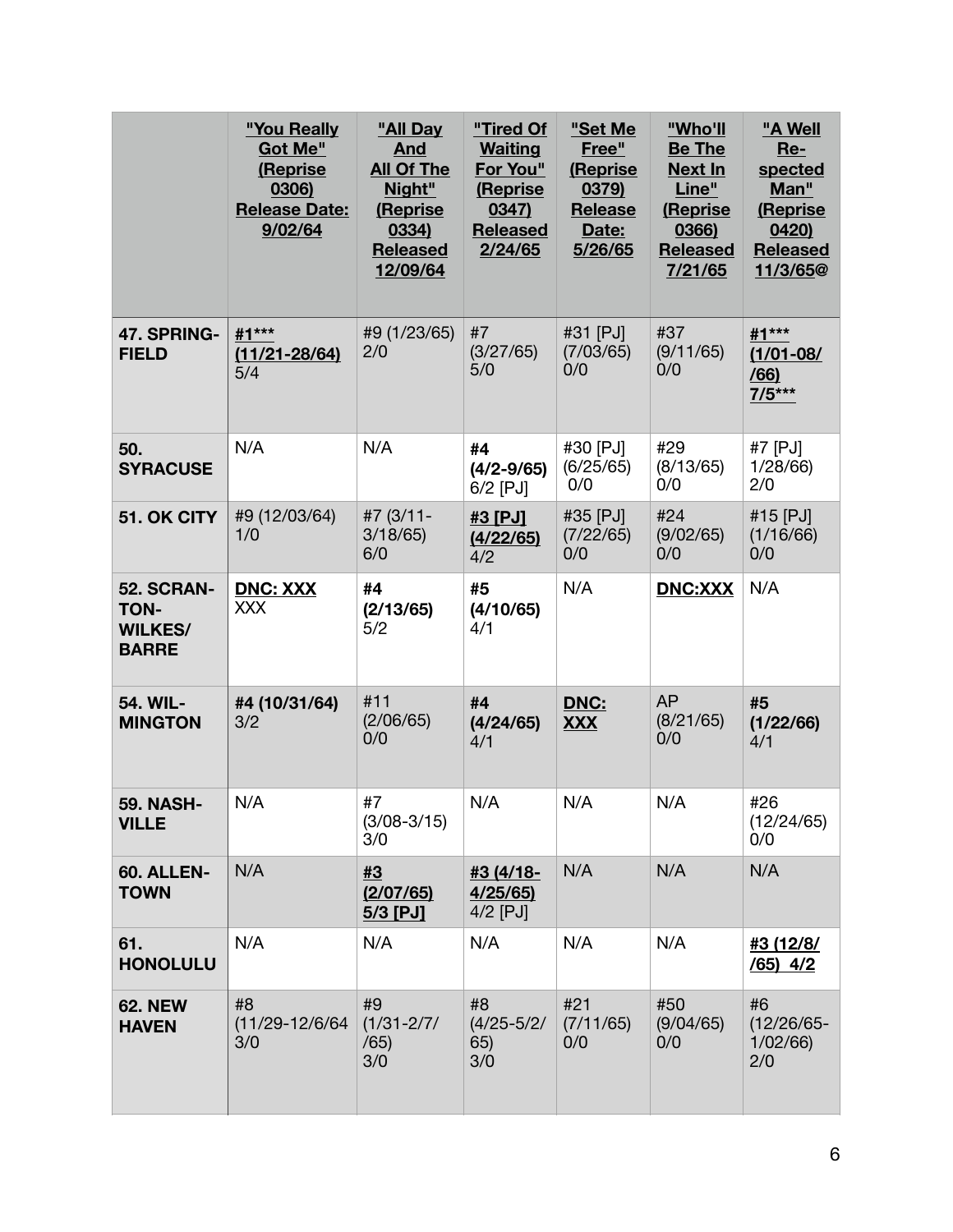|                                         | "You Really<br>Got Me"<br>(Reprise<br>0306)<br><b>Release Date:</b><br>9/02/64 | "All Day<br><b>And</b><br><b>All Of The</b><br>Night"<br>(Reprise<br>0334)<br><b>Released</b><br>12/09/64 | "Tired Of<br><b>Waiting</b><br>For You"<br>(Reprise<br>0347)<br><b>Released</b><br>2/24/65 | "Set Me<br>Free"<br>(Reprise<br>0379)<br><b>Release</b><br>Date:<br>5/26/65 | "Who'll<br><b>Be The</b><br>Next In<br>Line"<br>(Reprise<br>0366)<br><b>Released</b><br>7/21/65 | "A Well<br>Re-<br>spected<br>Man"<br>(Reprise<br>0420<br><b>Released</b><br>11/3/65 <sup>@</sup> |
|-----------------------------------------|--------------------------------------------------------------------------------|-----------------------------------------------------------------------------------------------------------|--------------------------------------------------------------------------------------------|-----------------------------------------------------------------------------|-------------------------------------------------------------------------------------------------|--------------------------------------------------------------------------------------------------|
| 63. GRAND<br><b>RAPIDS</b>              | N/A                                                                            | N/A                                                                                                       | #1 (4/9/65<br>$5/3***$                                                                     | N/A                                                                         | N/A                                                                                             | #2<br>(1/15/66)<br>3/2                                                                           |
| 64. FLINT                               | N/A                                                                            | N/A                                                                                                       | N/A                                                                                        | N/A                                                                         | <b>DNC:XXX</b>                                                                                  | #7 [PJ]<br>(12/23/65)<br>2/0                                                                     |
| 65.<br><b>VENTURA-</b><br><b>OXNARD</b> | N/A                                                                            | N/A                                                                                                       | N/A                                                                                        | N/A                                                                         | <b>DNC:XXX</b>                                                                                  | #1***<br>$(12/03 -$<br>12/10/65<br>$6/4***$                                                      |
| 66.<br><b>ORLANDO</b>                   | N/A                                                                            | N/A                                                                                                       | N/A                                                                                        | N/A                                                                         | N/A                                                                                             | #3<br>(1/15/66)<br>6/3                                                                           |
| 67. AUSTIN                              | N/A                                                                            | N/A                                                                                                       | #3 [PJ]<br>(4/24/65)<br>5/2 [PJ]                                                           | N/A                                                                         | N/A                                                                                             | #6<br>$(12/20/65 -$<br>1/03/66<br>4/0                                                            |
| <b>68. TUCSON</b>                       | #6 (12/11/64)<br>1/0                                                           | #14<br>(2/19/65)<br>0/0                                                                                   | #1***<br><u>(4/16-23/</u><br>65) 5/4***                                                    | #17 [PJ]<br>(7/23/65)<br>0/0                                                | <b>DNC:XXX</b>                                                                                  | N/A                                                                                              |
| 69. FRESNO                              | #4 (10/17/64)<br>[PJ]<br>3/2                                                   | N/A                                                                                                       | N/A                                                                                        | N/A                                                                         | N/A                                                                                             | N/A                                                                                              |
| 88.<br><b>WORCES-</b><br><b>TER</b>     | #15(11/28-12/<br>05/64)<br>0/0 [Requests<br>Only]                              | N/A                                                                                                       | #7 [PJ]<br>(3/20/65)<br>3/0<br>[Requests<br><b>Onlyl</b>                                   | N/A                                                                         | N/A                                                                                             | N/A                                                                                              |
| 89.<br><b>COLUMBIA</b><br><b>SC</b>     | N/A                                                                            | #5<br>(2/06/65)<br>5/1                                                                                    | N/A                                                                                        | N/A                                                                         | N/A                                                                                             | N/A                                                                                              |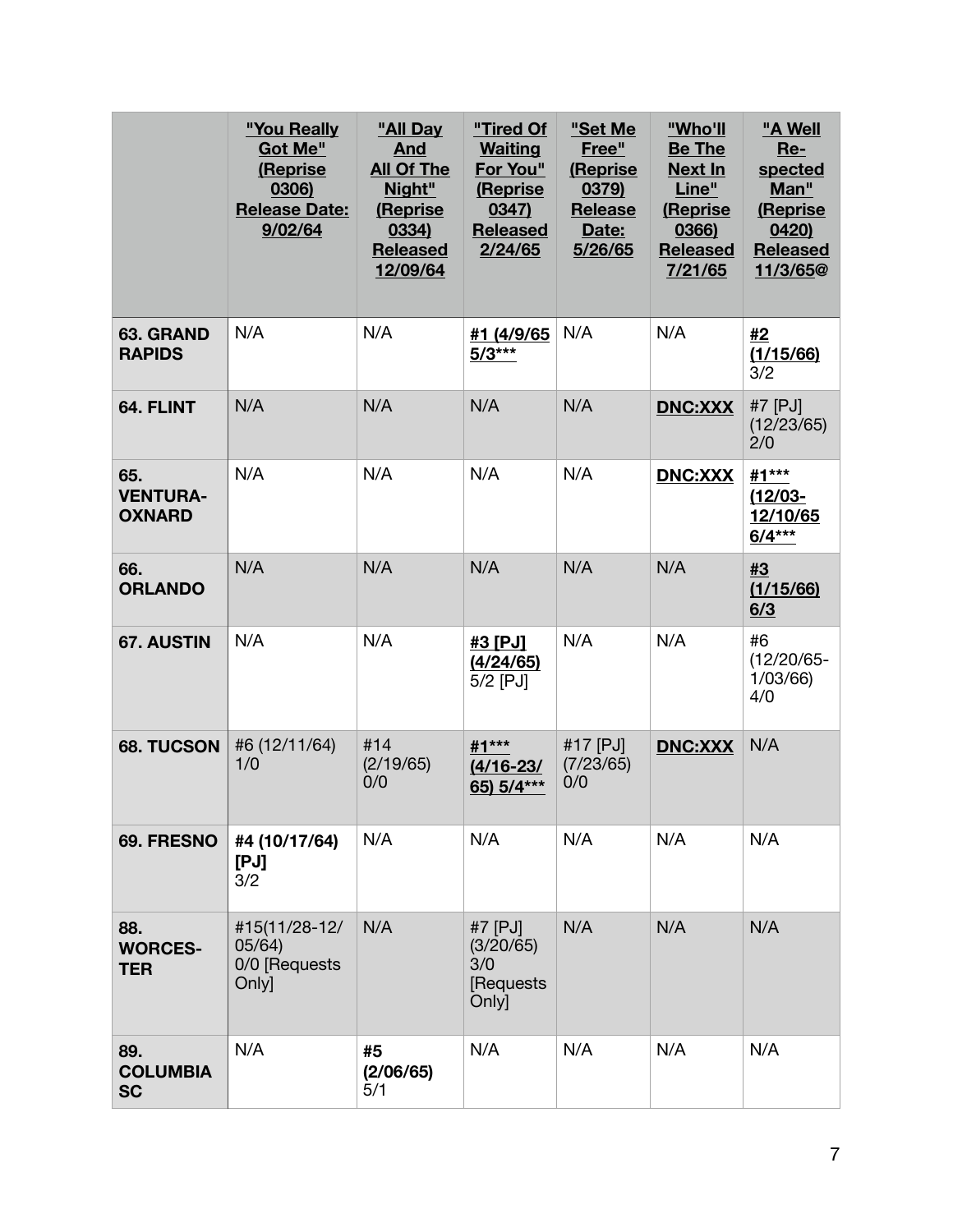|                                       | "You Really<br>Got Me"<br>(Reprise<br>0306)<br><b>Release Date:</b><br>9/02/64 | "All Day<br><b>And</b><br><b>All Of The</b><br>Night"<br>(Reprise<br>0334)<br><b>Released</b><br>12/09/64 | "Tired Of<br><b>Waiting</b><br>For You"<br>(Reprise<br>0347)<br><b>Released</b><br>2/24/65 | "Set Me<br>Free"<br>(Reprise<br>0379)<br><b>Release</b><br>Date:<br>5/26/65 | "Who'll<br><b>Be The</b><br><b>Next In</b><br>Line"<br>(Reprise<br>0366)<br><b>Released</b><br>7/21/65 | "A Well<br>$Re-$<br>spected<br>Man"<br>(Reprise<br>0420<br><b>Released</b><br>11/3/65 <sup>@</sup> |
|---------------------------------------|--------------------------------------------------------------------------------|-----------------------------------------------------------------------------------------------------------|--------------------------------------------------------------------------------------------|-----------------------------------------------------------------------------|--------------------------------------------------------------------------------------------------------|----------------------------------------------------------------------------------------------------|
| 97.<br><b>NEWPORT</b><br><b>NEWS</b>  | #3 (12/06/64)<br>5/3                                                           | #2<br>(2/21/65)<br>6/3                                                                                    | #4 (4/25-<br>5/02/65<br>4/2 [PJ]                                                           | N/A                                                                         | <b>DNC:XXX</b>                                                                                         | #5<br>(2/20/66)<br>4/1                                                                             |
| <b>102. ERIE,</b><br>PA               | #24 (10/24/64)<br>0/0                                                          | #7 (1/12/65)<br>2/0                                                                                       | #6 [PJ]<br>(4/13/65)<br>3/0                                                                | #23 [PJ]<br>(6/22/65)<br>0/0                                                | #12<br>(8/24/65)<br>0/0                                                                                | #24<br>$(12/14 - 21/$<br>/65) 0/0                                                                  |
| 105.<br><b>LANSING</b>                | N/A                                                                            | N/A                                                                                                       | N/A                                                                                        | N/A                                                                         | N/A                                                                                                    | #6 [PJ]<br>(1/10/66)<br>4/0 [PJ]                                                                   |
| 110.<br><b>READING</b>                | #4 (11/26/64)<br>4/3                                                           | #3 [PJ]<br>(2/05/65)<br>$5/2$ [PJ]                                                                        | N/A                                                                                        | N/A                                                                         | #32<br>(9/10/65)<br>0/0                                                                                | N/A                                                                                                |
| 125. PEN-<br><b>SACOLA</b>            | N/A                                                                            | N/A                                                                                                       | N/A                                                                                        | #9<br>(7/09/65)<br>1/0                                                      | #29 (8/27/<br>/65)<br>0/0                                                                              | N/A                                                                                                |
| 200.<br><b>BILLINGS,</b><br><b>MT</b> | N/A                                                                            | N/A                                                                                                       | N/A                                                                                        | N/A                                                                         | N/A                                                                                                    | #2<br>(2/14/66)<br>$6/2$ [PJ]                                                                      |
|                                       |                                                                                |                                                                                                           |                                                                                            |                                                                             |                                                                                                        |                                                                                                    |
|                                       |                                                                                |                                                                                                           |                                                                                            |                                                                             |                                                                                                        |                                                                                                    |
|                                       |                                                                                |                                                                                                           |                                                                                            |                                                                             |                                                                                                        |                                                                                                    |
|                                       |                                                                                |                                                                                                           |                                                                                            |                                                                             |                                                                                                        |                                                                                                    |
|                                       |                                                                                |                                                                                                           |                                                                                            |                                                                             |                                                                                                        |                                                                                                    |
|                                       |                                                                                |                                                                                                           |                                                                                            |                                                                             |                                                                                                        |                                                                                                    |
|                                       |                                                                                |                                                                                                           |                                                                                            |                                                                             |                                                                                                        |                                                                                                    |
|                                       |                                                                                |                                                                                                           |                                                                                            |                                                                             |                                                                                                        |                                                                                                    |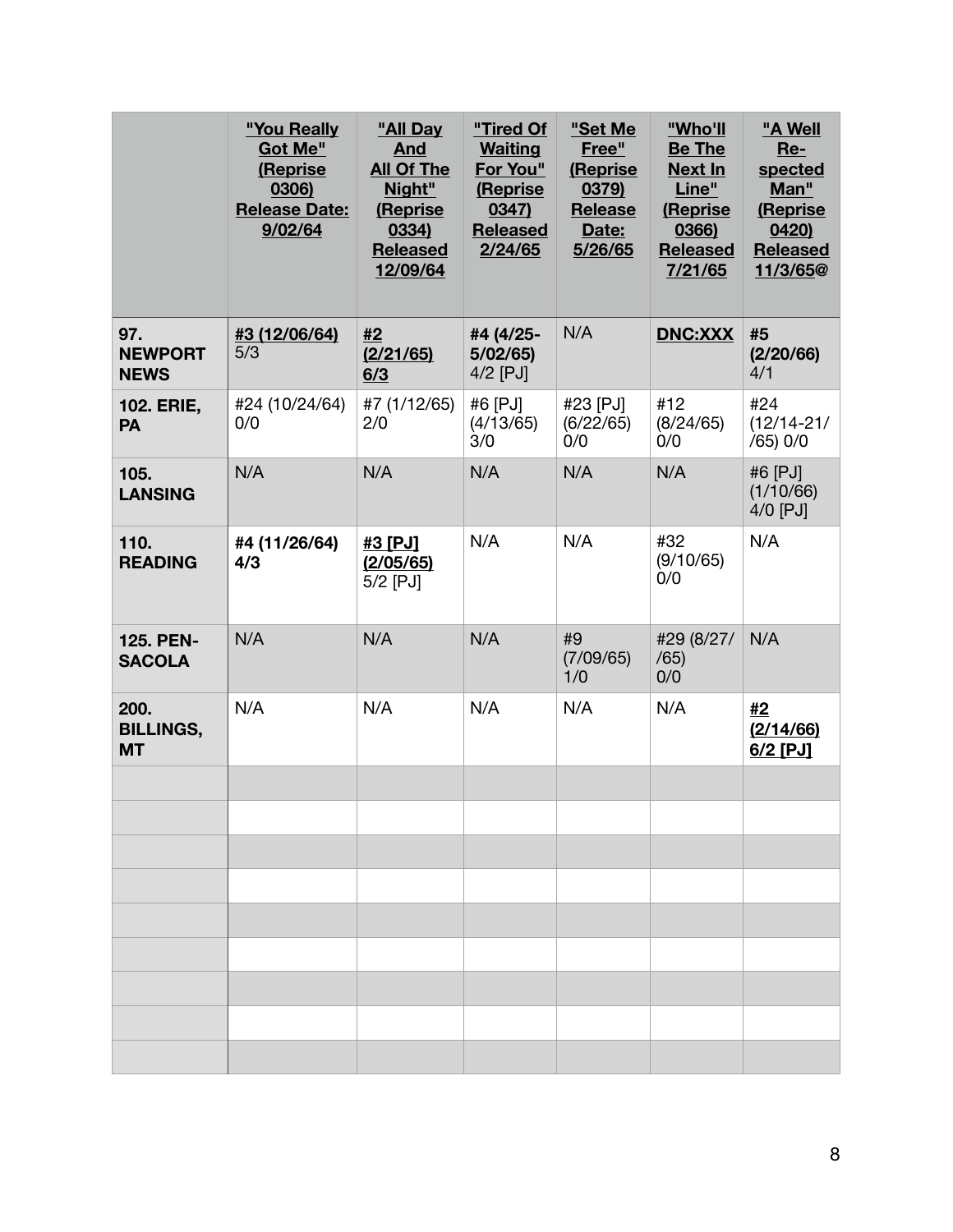|                                 | "You Really<br>Got Me"<br>(Reprise<br>0306)<br><b>Release Date:</b><br>9/02/64 | "All Day<br><b>And</b><br><b>All Of The</b><br>Night"<br>(Reprise<br>0334)<br><b>Released</b><br>12/09/64 | "Tired Of<br><b>Waiting</b><br>For You"<br>(Reprise<br>0347)<br><b>Released</b><br>2/24/65 | "Set Me<br>Free"<br>(Reprise<br>0379)<br><b>Release</b><br>Date:<br>5/26/65 | "Who'll<br><b>Be The</b><br><b>Next In</b><br>Line"<br>(Reprise<br>0366)<br><b>Released</b><br>7/21/65 | "A Well<br>Re-<br>spected<br>Man"<br>(Reprise<br>0420<br><b>Released</b><br>11/3/65@ |
|---------------------------------|--------------------------------------------------------------------------------|-----------------------------------------------------------------------------------------------------------|--------------------------------------------------------------------------------------------|-----------------------------------------------------------------------------|--------------------------------------------------------------------------------------------------------|--------------------------------------------------------------------------------------|
| <b>NATIONAL</b><br><b>PEAKS</b> | <b>NATIONAL</b><br><b>PEAKS</b>                                                | <b>NATIONAL</b><br><b>PEAKS</b>                                                                           | <b>NATION-</b><br><b>AL</b><br><b>PEAKS</b>                                                | <b>NATION-</b><br><b>AL</b><br><b>PEAKS</b>                                 | <b>NATION-</b><br><b>AL</b><br><b>PEAKS</b>                                                            | <b>NATION-</b><br><b>AL</b><br><b>PEAKS</b>                                          |
| <b>AWSP</b><br><b>MODEL</b>     | #5 (12/05/64)<br>5/1                                                           | #7<br>$(1/30 - 2/20)$<br>/65)<br>4/0                                                                      | #5<br>(4/17/65)<br>5/1                                                                     | #27<br>(7/17/65)<br>0/0                                                     | #35<br>(8/28/65)<br>0/0                                                                                | #9<br>(2/05/66)<br>1/0                                                               |
| <b>CASH BOX</b>                 | #5 (11/28-12/5<br>/64)<br>5/2                                                  | #6 (2/06/65)<br>5/0                                                                                       | #5<br>$(4/17 - 24/$<br>/65)<br>3/2                                                         | #24 (7/10-<br>7/17/65<br>0/0                                                | #40<br>(8/28/65)<br>0/0                                                                                | #9<br>(2/05/66)<br>2/0                                                               |
| <b>BILLBOARD</b>                | #7<br>$(11/21 - 12/5/64)$<br>5/0                                               | #7<br>$(1/30 - 2/13)$<br>/65)<br>4/0                                                                      | #6<br>$(4/17 - 24/$<br>/65)<br>3/0                                                         | #23<br>(7/17/65)<br>0/0                                                     | #34<br>(9/11/65)<br>0/0                                                                                | #13<br>(2/05/66)<br>0/0                                                              |
| <b>RECORD</b><br><b>WORLD</b>   | #8 (11/21/64)<br>3/0                                                           | #8 (2/06/65)<br>3/0                                                                                       | #5<br>$(4/17 - 24/$<br>/65)<br>3/2                                                         | #21<br>(7/17/65)<br>0/0                                                     | #39<br>(9/04/65)<br>0/0                                                                                | #10<br>(2/12/66)<br>1/0                                                              |

*Mark Teehan May 2022*

# **TABLE I NOTES:**

**• DNC: XXX**: Did Not Chart—The single was *not* listed on a radio station's surviving music surveys, which were complete, in a market.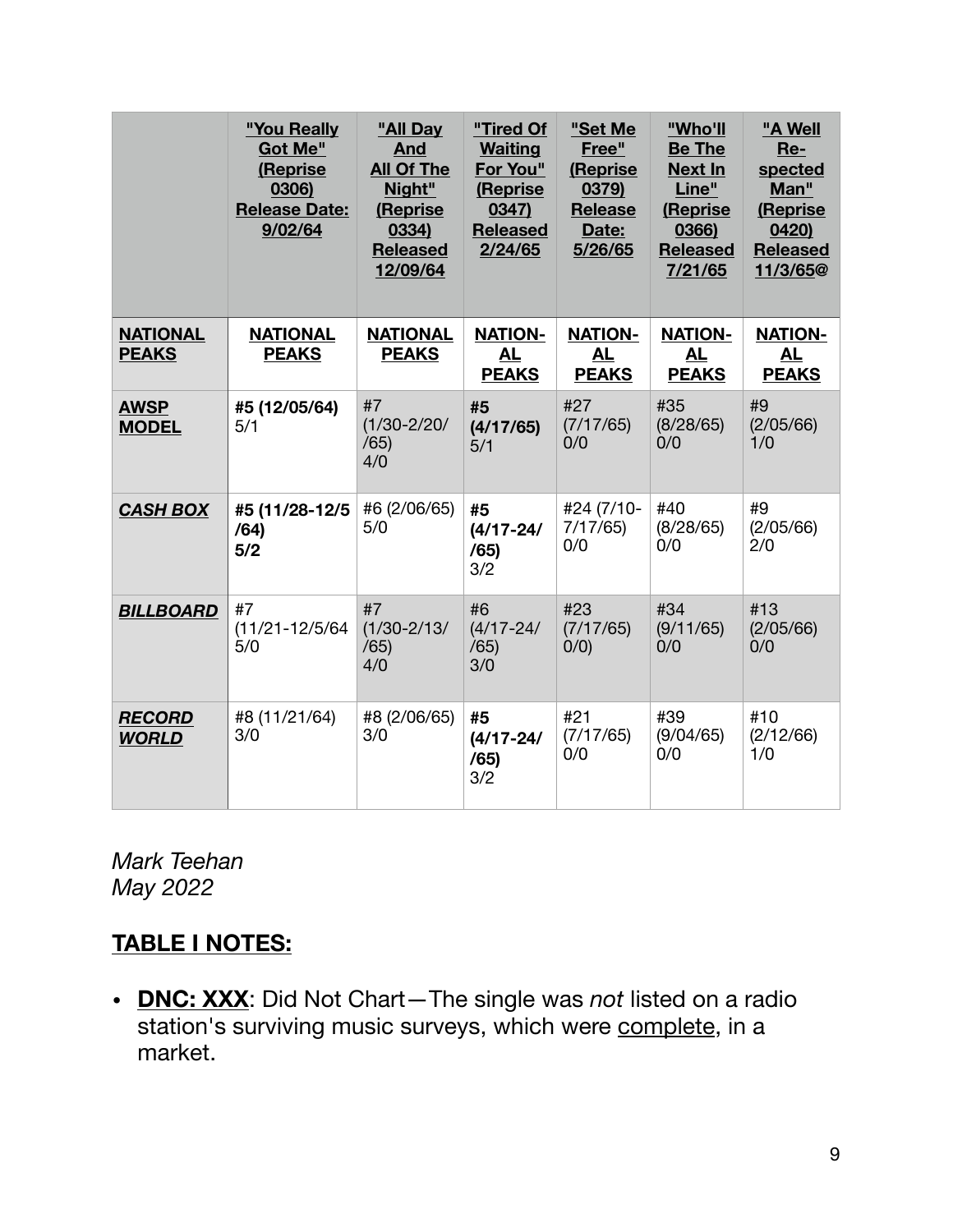- **•** N/A: Not Available—Radio station music surveys have not survived for a market, either at an insufficient amount or at all.
- **•** 11/03/65@ Release Date for "A Well Respected Man": This writer consulted with Doug Hinman, the leading expert on The Kinks, regarding this date. Based on his extensive experience, Doug explained that single reviews in the mid-sixties often were done by the trade journals quite near their "publication dates." Doug stands by a logical Release Date of 11/03/65 for the record, which has been utilized for this Table (email from Doug Hinman to this writer, 05/09/2022; Hinman, 68).
- **•** [INC]: The station surveys in a market were incomplete.
- **• Peak Position:** Was derived from the *highest* reported peak ranking in a market, whether it was from a station's survey or the Top 40 retail sales as reported on *Billboard's* 'Top Sellers' charts for a city. A peak derived from sales data was always indicated with this notation, [Sales]\$, at the bottom of the cell in the Table. Please see the detailed explanation three bullet points below.
- **• Bolded Peak Position and Date:** The record reached the Top Five on a radio station's music survey or the Top 40 retail sales as reported on *Billboard's* 'Top Sellers' charts for a city.
- **• Bolded and underlined Peak Position and Date:** The disc reached the Top Three or higher in a market. A Number One peak also received asterisks **\*\*\***.
- **•** [Sales] \$: The single's peak position was derived from that city's Top 40 retail sales as reported in *Billboard's* 'Top Sellers' charts not from a station's music survey. The [Sales]\$ indication was placed at the end of the data in a cell from the Table. A peak derived from sales was backdated three days from *Billboard's*  actual publication date (i.e., a real-time publication date of 2/12/66 would have a date of 2/09/66 for the sales date, reflecting the cutoff deadline to allow for the magazine's editing, layout, and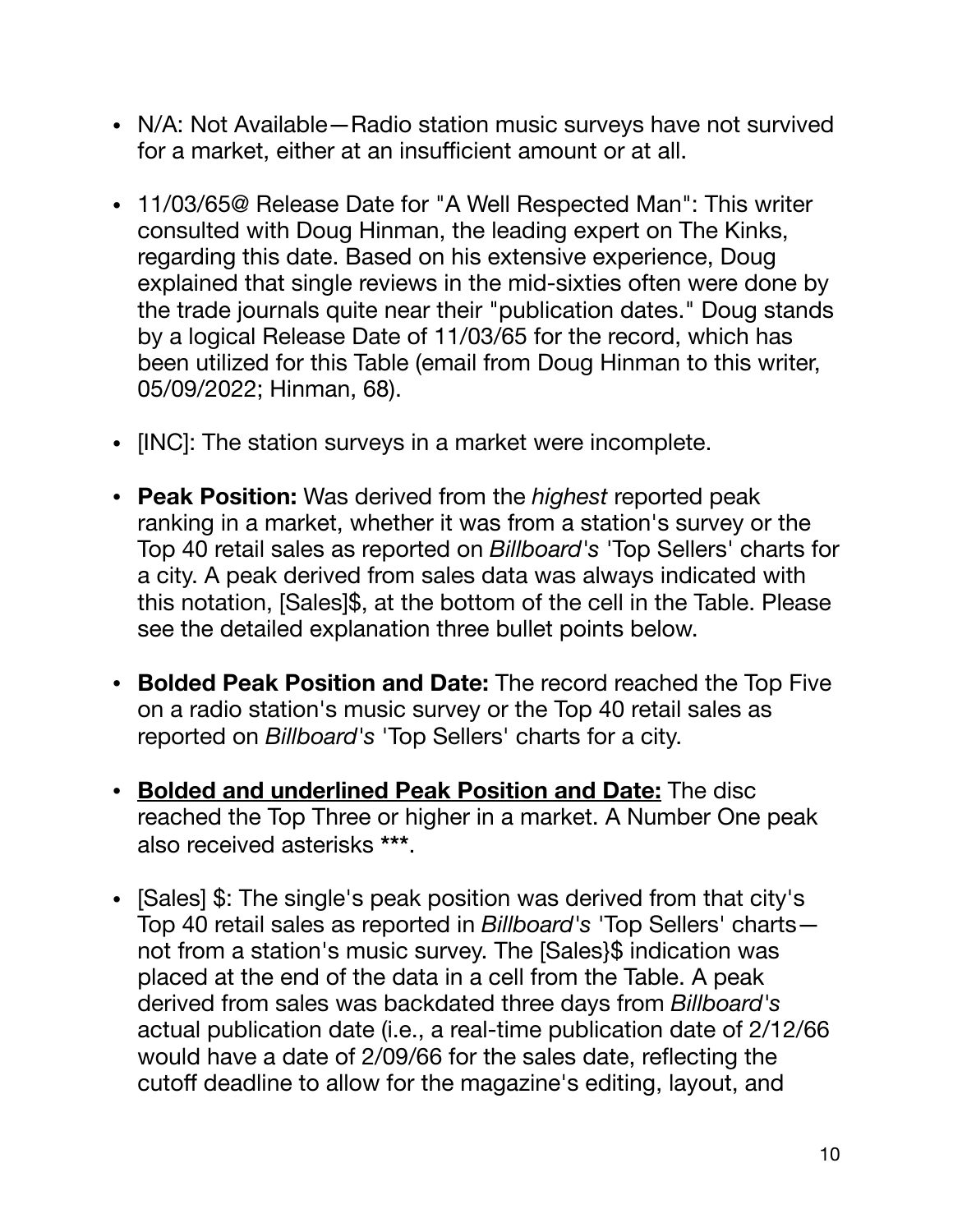printing). It was more difficult for a disc to achieve a higher peak position based on sales alone, compared to a music survey, which often included phone requests as well as sales reports, distributors' orders, and 'intangible' factors utilized by a PD in compiling it. Generally, retail sales reports trailed airplay and the rankings on a station's music survey in time, although the market could have an effect on this dynamic.

- **• AP:** Airplay. The single was selected as a 'Pick' or 'Hitbound Pick' by a station in a city, therefore receiving airplay at least for a week.
- **•** [**PJ]:** Projection. A projected survey ranking was carefully formulated; the [PJ] notation was placed either right after the peak or date (i.e., **#2 [PJ]**). If the projection regarded the number of weeks a single spent in the Top 10/Top 5, the [PJ] notation was placed after the Top 10/Top 5 numbers (i.e., 6/3 [PJ]). All projections were based on a thorough analysis of a station's survey progression history, including the movement of other records up or down, and the survey's length. Normally, projections were only calculated with bracketing survey data before and after the missing week.
- **• [Likely Requests]:** Some stations in the Washington, D.C. market based their Top Ten surveys primarily on phone requests from listeners (WPGC definitely did, at least in 1964, and probably in '65-'66). Alternately, when the evidence from Top 40 retail sales reports indicated that "A Well Respected Man" peaked three weeks later than a station's high mark, then this notation was added (the station's survey peak was from WEAM).
- **•** [Requests Only]: Worcester's WORC Top 50 (Top 30 + 20) survey was based strictly on phone requests from listeners (88th-ranked market, in MA).
- **• AWSP Model:** The 'Average Weighted Survey Position' model carefully developed by this writer. The purpose of this independently tabulated analytic was to provide a reference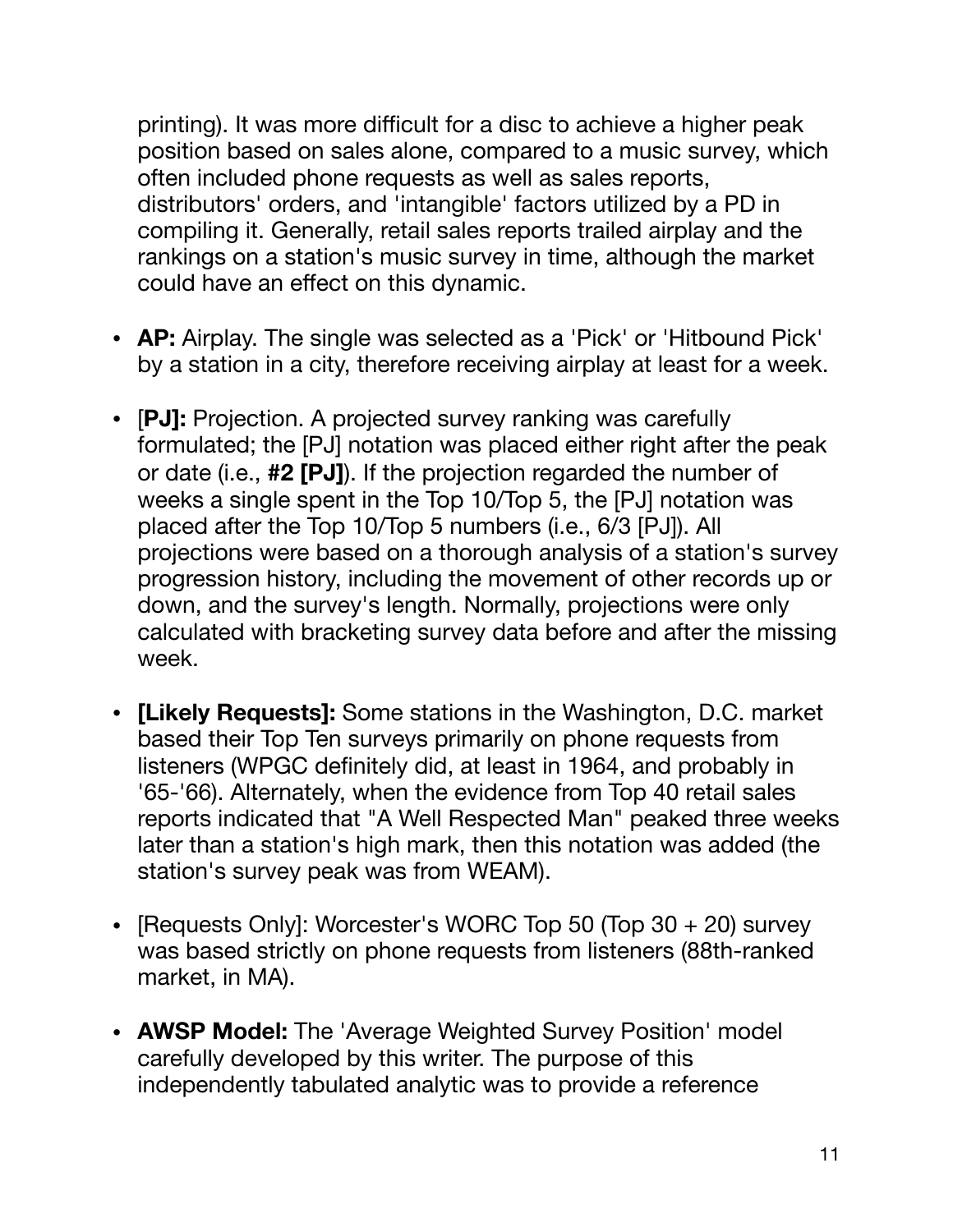standard against which the national chart rankings could be compared. Additionally, it served as an accurate barometer of the progress of each Kinks' single on the local music surveys.

# **Partial Survey Results For "A Well Respected Man"**

This is a list of positions from stations which had incomplete surveys during the time that "A Well Respected Man" was charting across the country. On the far left is the market's rank, then the city, followed by the station, the survey position and date.

- 19. Houston (KNUZ) #21 (12/10/65)
- 
- 46. Birmingham (WSGN) #27 (12/10/65)
- 
- 
- 
- 

125.Pensacola (WNVY) # 22 (02/04/66)

- 
- 37. Sacramento (KXOA)  $\qquad \qquad \frac{\# 9 (12/31/65)}{12/31/65}$  [Likely went higher] +
- 60. Allentown- (WAEB) #13 (12/12/65) [It would drop to #15 Bethlehem the next week] -
- 68. Tucson (KTKT) #10 (01/14/66) [Likely headed up] +
- 95. Bakersfield (KAFY)  $\qquad \qquad \frac{\# 7 (12/15/65)}{4}$  [Moving up fast] +
- 115.Madison (WISM)  $\qquad \qquad \frac{\# 9 (01/16/66)}{1!}$  [It would slip to #10] -

### **Insights Into Several Low Survey Peaks For "A Well Respected Man"**

Understandably, readers may be puzzled why several markets in which The Kinks had done very well in, with their first three Reprise singles, reported relatively low survey peaks for the Top Ten hit "A Well Respected Man." In the case of the top medium market of San Diego (#26 peak), this was caused by the fact that two (KCBQ, KDEO) of the three stations in the city did not chart the record at all, despite having complete surveys. This meant that the disc lost out on valuable airplay in the area.

Leading KGB was the only outlet in the area to add it, making it a 'Future Hit' near the end of January (1/29/66) before quickly dropping it two weeks later as it started to fall on the nationals (#26 peak, 2/12/66). Due to the loss of two-thirds of its potential airplay in the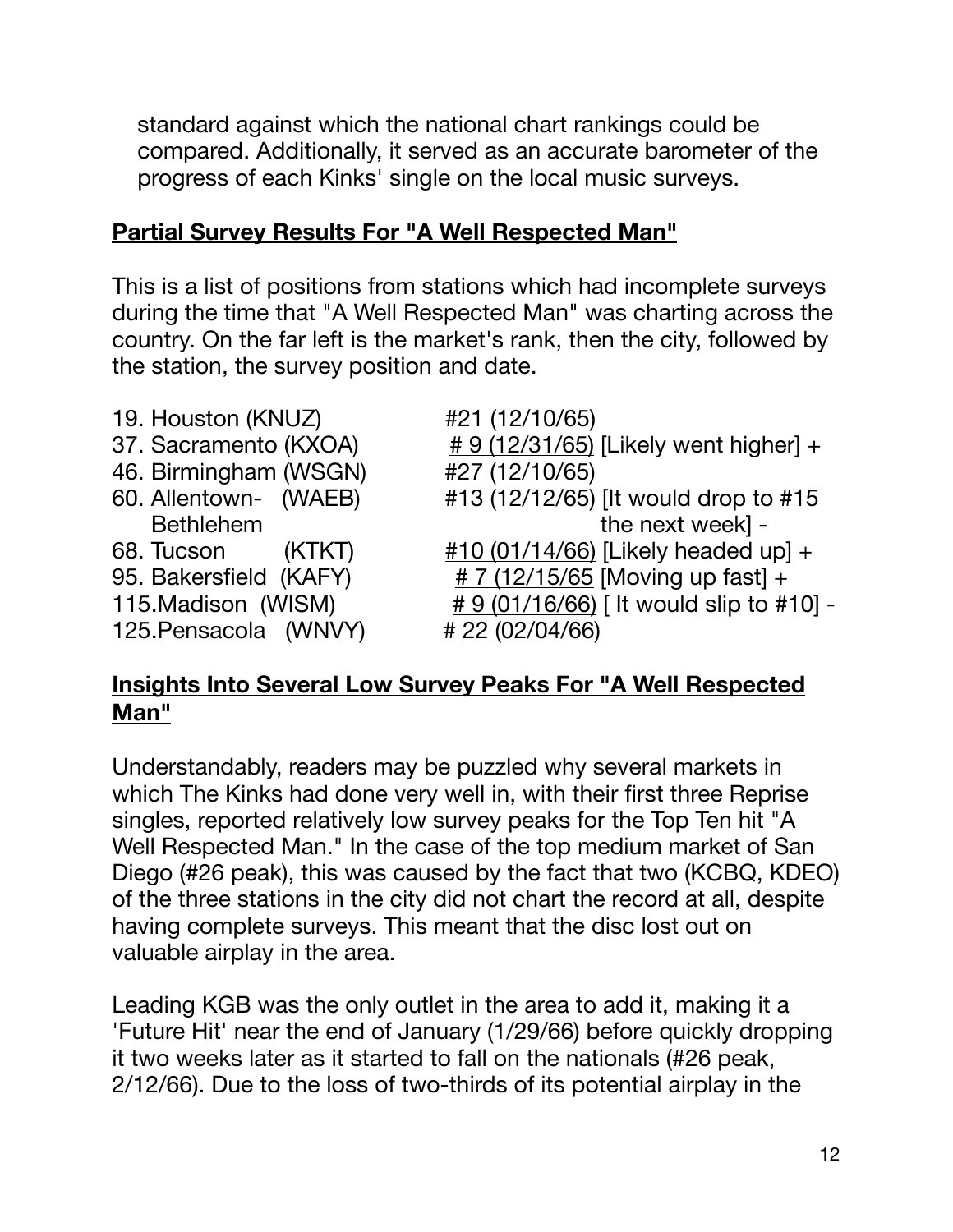area, the disc never had a chance. Surprisingly, the SoCal region was well behind the Northeast, Midwest, and the national curves in moving on the single.

Another top medium market where The Kinks suffered strange adverse results was in Milwaukee, where the developments were similar to San Diego, except that the time frame was on the front end of the record's arc in November 1965. Dominant WRIT made "A Well Respected Man" a 'Disc-Covery' (Pick Hit) on 11/14/65, after which it took the single two weeks to re-enter the outlet's Top 40 at #38. WRIT selected new records "... by [a] committee of station personnel and research of local retailers... ." (*Billboard*, 10/23/65, 44; bracket added). Then the new release oddly disappeared from WRIT's surveys.

Perhaps it was a lack of requests, or listener complaints about the lyrics that caused PD Lee Rothman and MD King Zbornik to drop it so abruptly. Maybe it was the memory of the poor performance by "Who'll Be The Next In Line" two months earlier (#23 peak, 9/05/-9/12/65) that sabotaged the new record. Exacerbating matters was the fact that rival WOKY did not chart the new single at all, sealing its fate with virtually no airplay in the area between the two outlets. Coincidentally, both stations' PDs corresponded with Bill Gavin.

As for Albany, the other city where this disc suffered a power outage after The Kinks had hit Number One with their first three releases, the answer was murkier due to missing surveys from both stations. We do know that after WPTR added it (#30, 12/18/65, perhaps earlier), it was headed down two weeks later (#36, 1/8/66)—never a good sign. WPTR's surveys for the rest of January 1966 have not survived; the disc was absent from the outlet's early February survey (2/05/66; PD Dick Lawrence corresponded with Bill Gavin). Rising rival WTRY was missing *seven consecutive surveys*, covering the final week of 1965 and the first six of 1966 (1/26/65-2/04/66), so it was impossible to draw any conclusions without evidence.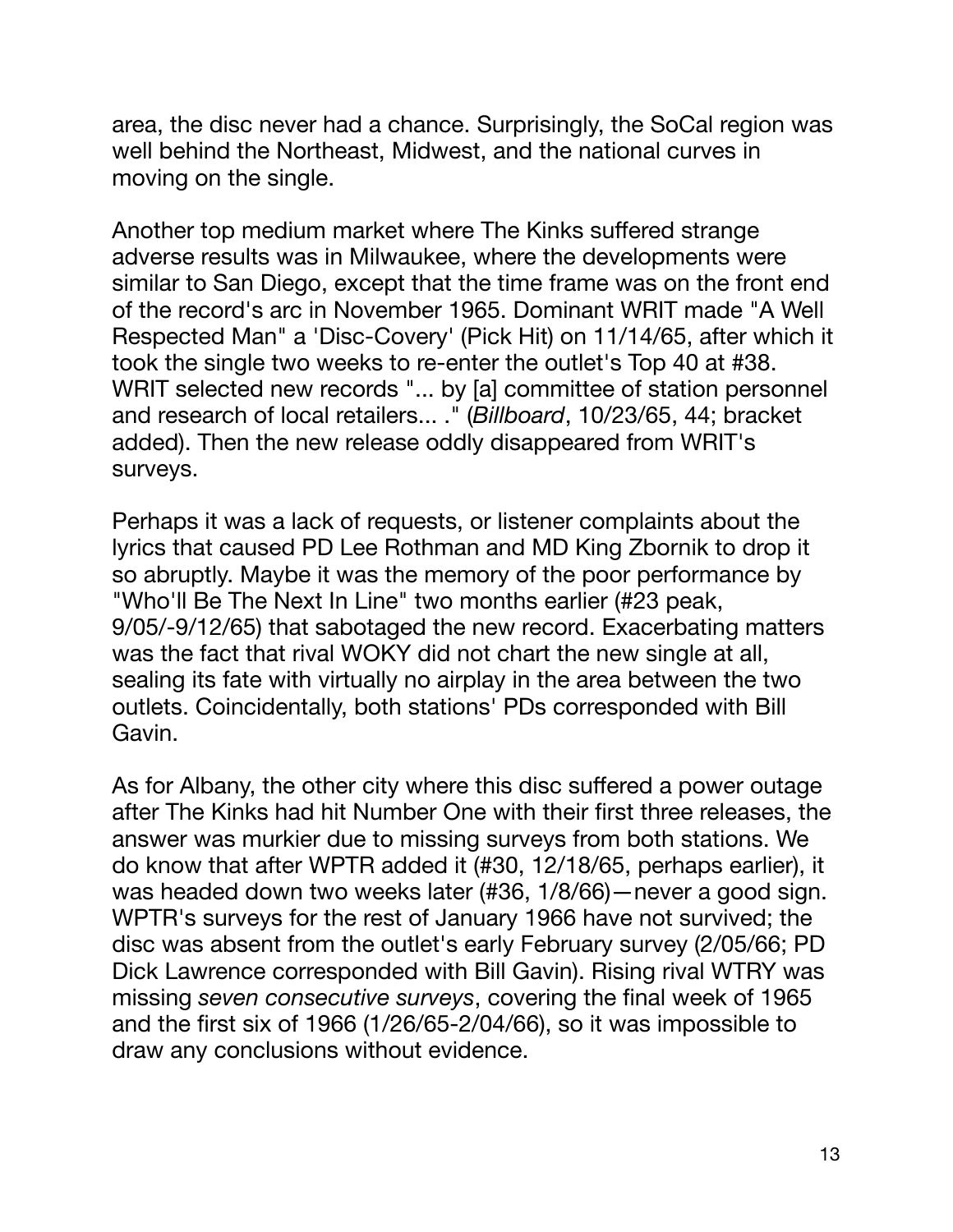### **National Reviews And Early Growing Pains For "A Well Respected Man"**

While it was true that *Billboard* dodged this upbeat tune with an unrealistic, weak 'Hot 100 Chart Spotlight' listing minus any review its lowest assessment, predicting that the single would make the low bar of its Hot 100—the other two trade journals wisely recognized its hit potential (*Billboard*, 11/13/65, 18). *Cash Box* selected the single as its fourth-listed 'Pick Of The Week,' with a glowing review: "The English songsters can show-up with a big smash on a 'Well Respected Man,' a very catchy folkish number with a message lyric. This type of infectious sound can run rampant up the charts. ..." (issue dated 11/13/65, 22). *Record World* agreed, adding more positivity, while listing it as a top-rated 'Four Star Pick' with these words: "Jaunty and yet bitter song about conformity these guys will connect with. One of their best." (11/13/65, 8).

Unfortunately, Top 40 radio stations were slow to add the record to their surveys, due to either doubts about its hit potential or possibly mediocre promotion on the part of Warner-Reprise—or a combination of both factors. Whereas it took the previous five Kinks' discs on Reprise a standard three weeks to achieve airplay saturation levels (85% or higher) on the informative 'Radio Active Chart' compiled by *Cash Box*, "A Well Respected Man" only had a cumulative mark of *55%* after the same time frame (chart date of 12/04/65, with a cutoff date of 12/01/65; just *27%* after the first two weeks). It took the new release an additional two weeks to reach a maximum airplay reading of 98% on this innovative chart, for a total of *five* weeks (chart date of 12/18/65). At this sluggish rate, no wonder the single stood at an unimpressive #49 on the sales-based *Cash Box* Top 100 and #57 on *Billboard,* which relied on a mix that was weighted heavier on airplay than sales for its Hot 100 at this point (chart date of 12/18/65). Even the often suspect *Record World*, utilizing retail sales for its tabulations, was in the ballpark at #51.

# **Final Thoughts On "A Well Respected Man"**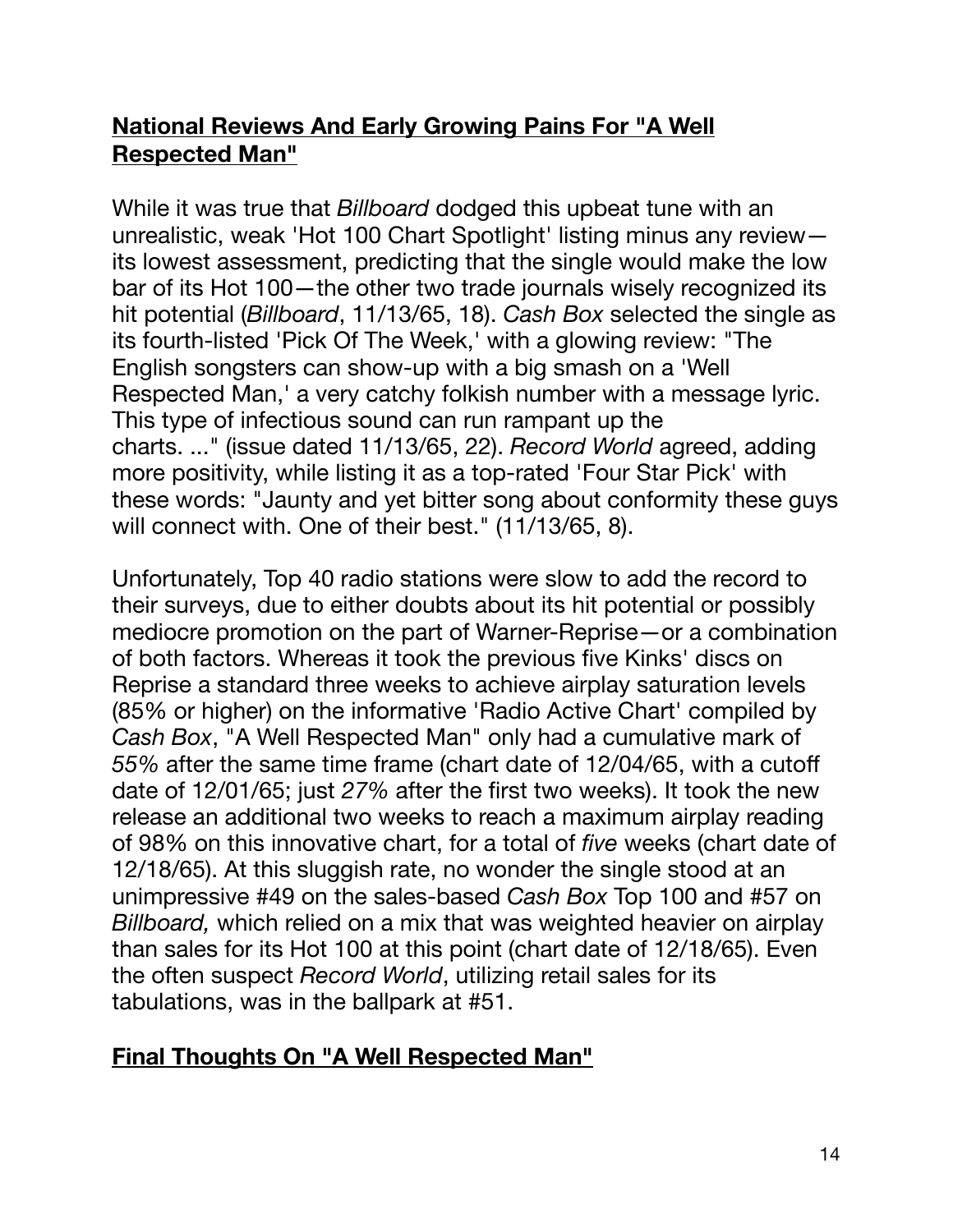One final point bears mentioning, regarding the challenging process of 'spreading' a single across the land in a relatively synchronized manner. Regrettably, for a number of reasons, this failed to occur with "A Well Respected Man." Readers are advised to focus on the peak *dates* for it, especially among the major markets (#1-#12) and top medium centers (#13-#25). A prime example of the uncoordinated spread of the record occurred when it hit **#1** in Cleveland in early December, while taking *two* more months to crest in New York and LA in early February 1966. Meanwhile, in Boston, it reached its highwater mark in the middle of that period, on New Year's Day of '66. Such varied timelines were disjointed, and negatively affected the disc's progress on the national charts, robbing it of any explosive momentum. As a result, it took "A Well Respected Man" an inordinately long six weeks to reach the Top 40 of both *Cash Box* and *Billboard*. This in turn caused numerous stations to wait in adding it to their surveys, further aggravating the problem.

Ultimately, what saved this underrated classic on the national charts was its strong performance in the nation's top market of New York. On the credible and carefully calculated surveys assembled by WABC, "A Well Respected Man" spent a sustained *five* weeks in the Top Five, reaching a high of **#2** (1/18/66-2/15/66, Top 5; 2/01/66-2/08/66, peak)**.** These notable results were corroborated by *Billboard's* 'Top Sellers' retail sales charts for the area: a strong *four*  weeks in the Top Five, with a peak of **#3** (1/19/66-2/02/66; 2/16/66, peak). Additional vibrant support for the record's surge into the national Top 15 was delivered by the top medium market of Miami, where it spent *four* weeks in the Top Four, cresting at a remarkable **#2** for two consecutive weeks! (1/19/66-2/09/66 overall; 1/26/66-2/02/66 for the peak).

On the other hand, if the disc had been able to breach the Top Five in Chicago and Philly for 2-3 weeks, it likely would have reached the Top Five of *Cash Box*. Instead, it remained stuck at #14 on Philly's Top 40 retail sales charts, and ran into a brick wall in the Windy City, reaching an abysmal #24 on the area's sales reports (2/02/66). Ironically, Chicago's two outlets, WLS (#16) and WCFL (#15), clearly had